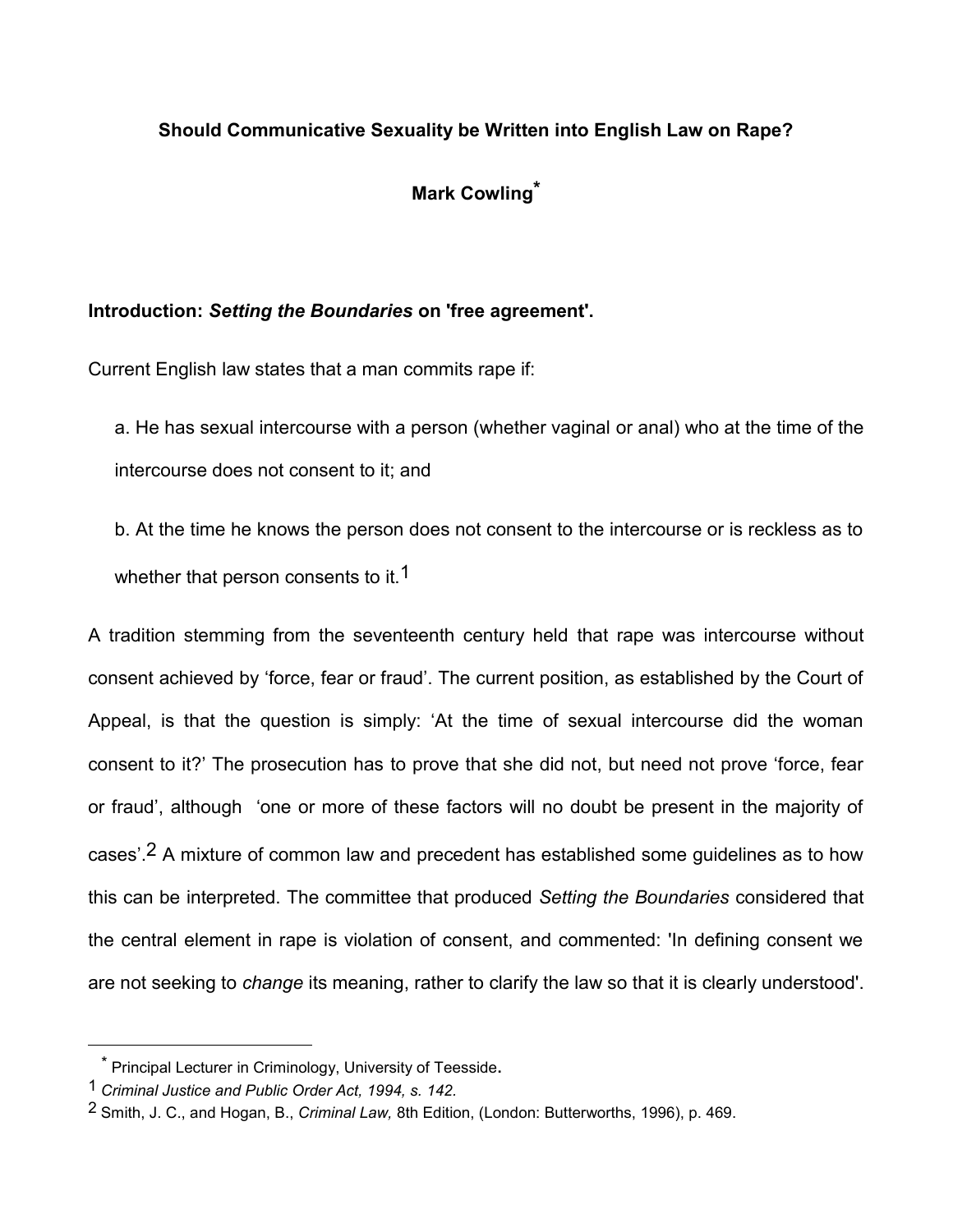They wanted to emphasise that consent is to be seen not as something 'sought by the stronger and given by the weaker', but that there should be 'parity of status'.<sup>3</sup> To emphasise this they recommended that consent be defined at law as 'free agreement'.<sup>4</sup> To make clear what this is they decided that a non-exhaustive list of examples where consent was not present should be included in statute, based largely on existing common law. These included:

- Where a person is submits or is unable to resist because of force, or fear of force.
- Where a person submits or is unable to resist because of threats or fear of serious harm or serious detriment of any type to themselves or another person.
- Where a person was asleep, unconscious, or too affected by alcohol or drugs to give free agreement.
- Where a person did not understand the nature of the act.
- Where a person was mistaken or deceived as to the identity of the person or the nature of the act.
- Where a person is submits or is unable to resist because they are abducted or unlawfully detained.
- Where agreement is expressed by a third party not the victim.<sup>5</sup>

<sup>3</sup> *Setting the Boundaries* 2.10.3. *Setting the Boundaries* is most easily available on the internet at <http://www.homeoffice.gov.uk/cpd/sou/vol1main.pdf>

<sup>4</sup> *Ibid*. 2.10.5.

<sup>5</sup> *Ibid*. 2.10.9.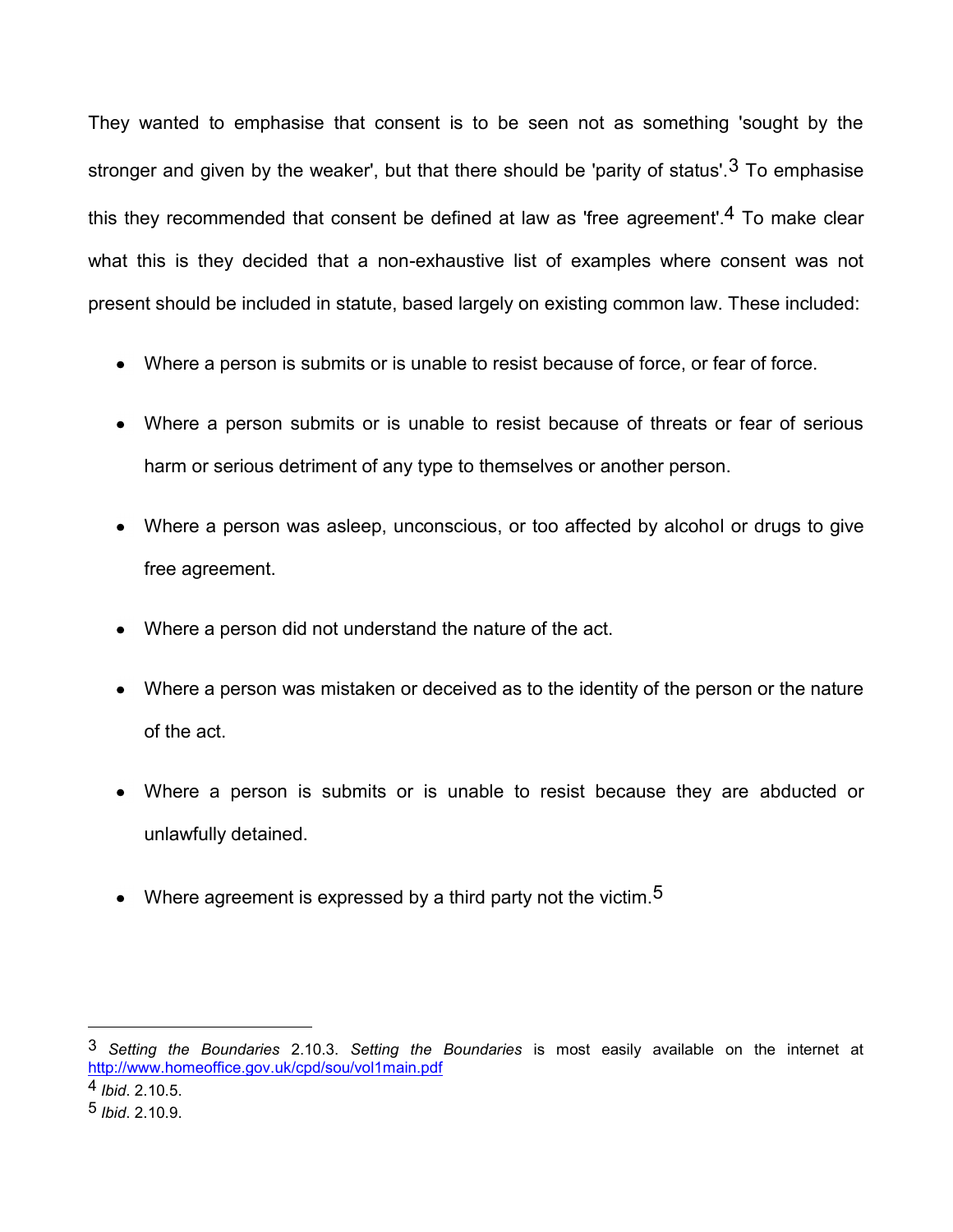In addition to this they recommended that there should be a standard set of directions to juries, probably in statutory form. The aim would be to shift consideration from 'what was in the victim's mind' to 'what the accused *did* to ascertain whether there was free agreement', but without establishing any 'presumption of lack of consent'.<sup>6</sup> An example of such a direction would be:

In deciding whether the complainant freely agreed to sexual intercourse on the *occasion in question you should not assume:* 

- *That the complainant did freely agree just because they did not say or do anything.*
- *That the complainant did freely agree just because they did not protest or physically*   $\bullet$ *resist.*
- *That the complainant did freely agree just because they were not physically injured, etc.7*

In spite of the quoted statement about not establishing any 'presumption of lack of consent', English law already incorporates this principle in some senses. A woman who is unconscious or extremely drunk is assumed to be non-consenting, whereas if non-consent involved an act of will or communication she would need some other form of legal protection, being unable to will or communicate anything. In addition, notwithstanding the committee's desire to promote the idea of sexual communication between equals, it is nevertheless important that a rather

<sup>6</sup> *Ibid*. 2.11.4.

<sup>7</sup> *Ibid.* 2.11.5.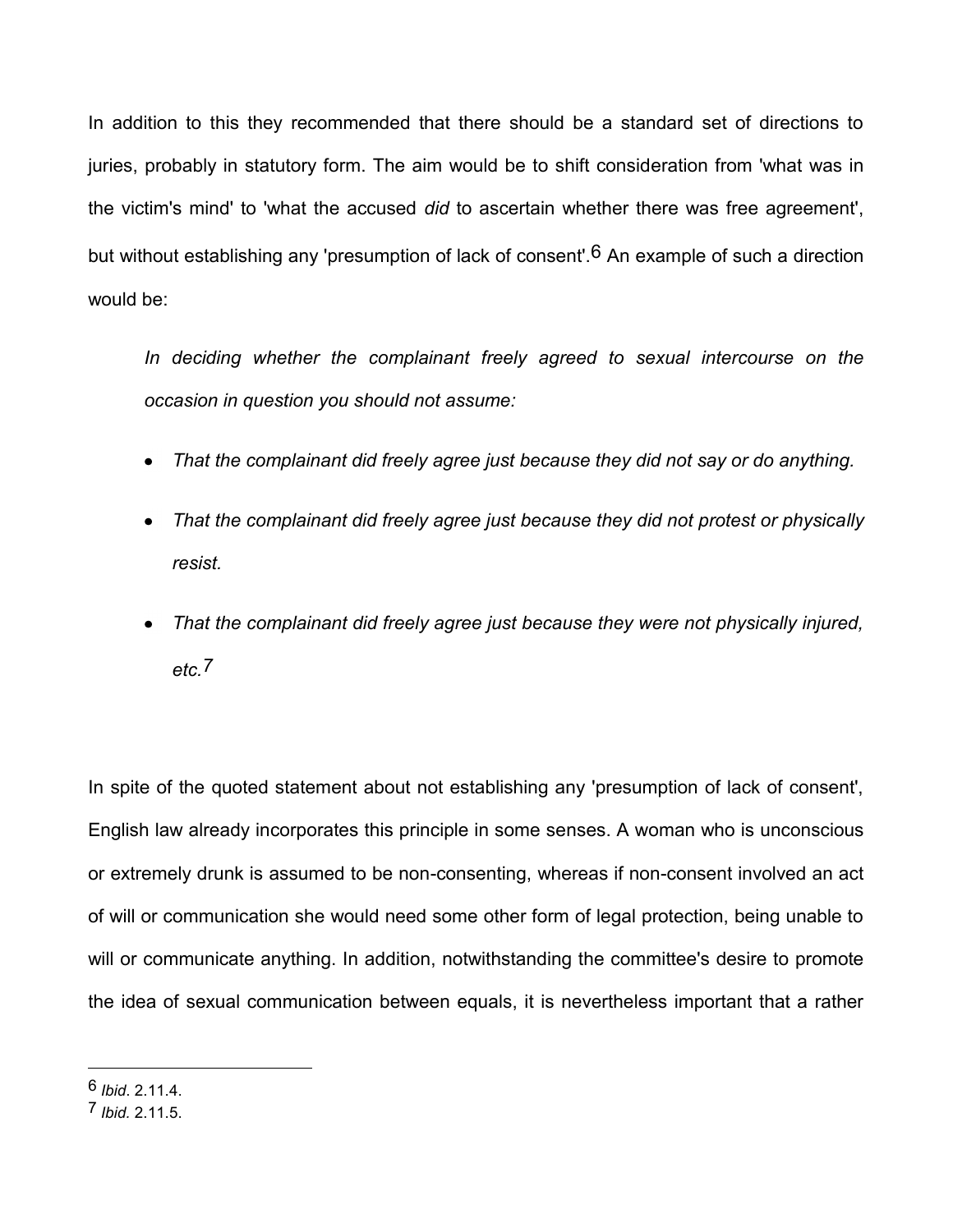passive woman who does not do anything much to demonstrate non-consent should enjoy the protection of the law. What the committee did not want, which raises the issue of communicative sexuality, is the reversal of the burden of proof. Their emphasis was on 'what the accused *did* to ascertain whether there was free agreement' but it was still a matter for the prosecution to establish that the complainant did not consent. The committee acknowledged that '[p]eople have devised a complex set of messages to convey agreement and lack of it agreement is not necessarily verbal, but it must be understood by both parties.<sup>'8</sup>

### **Communicative Sexuality advocated.**

The proposals outlined above represent the Committee's acknowledgement, but not full endorsement, of the case for incorporating communicative sexuality into the law on rape. This begs a consideration of the arguments for incorporating communicative sexuality into the law.

One origin of this argument is a concern with falling conviction rates. A comparison of the number of women going to the police and complaining of rape and the number of convictions shows a conviction rate around 6% in England and Wales, compared to about 34% in 1974.<sup>9</sup> Worse than that, women are frequently reluctant to go to the police to complain of rape because they think they will have an unsympathetic reception, or because they fear the traumas associated with rape trials. Based on survey evidence the number of rapes and attempted rapes in England and Wales could be anything up to 270,000 each year rather than

<sup>8</sup> *Ibid*. 2,10.4.

 $9$  See the article by Kate Cook elsewhere in this volume for fuller details.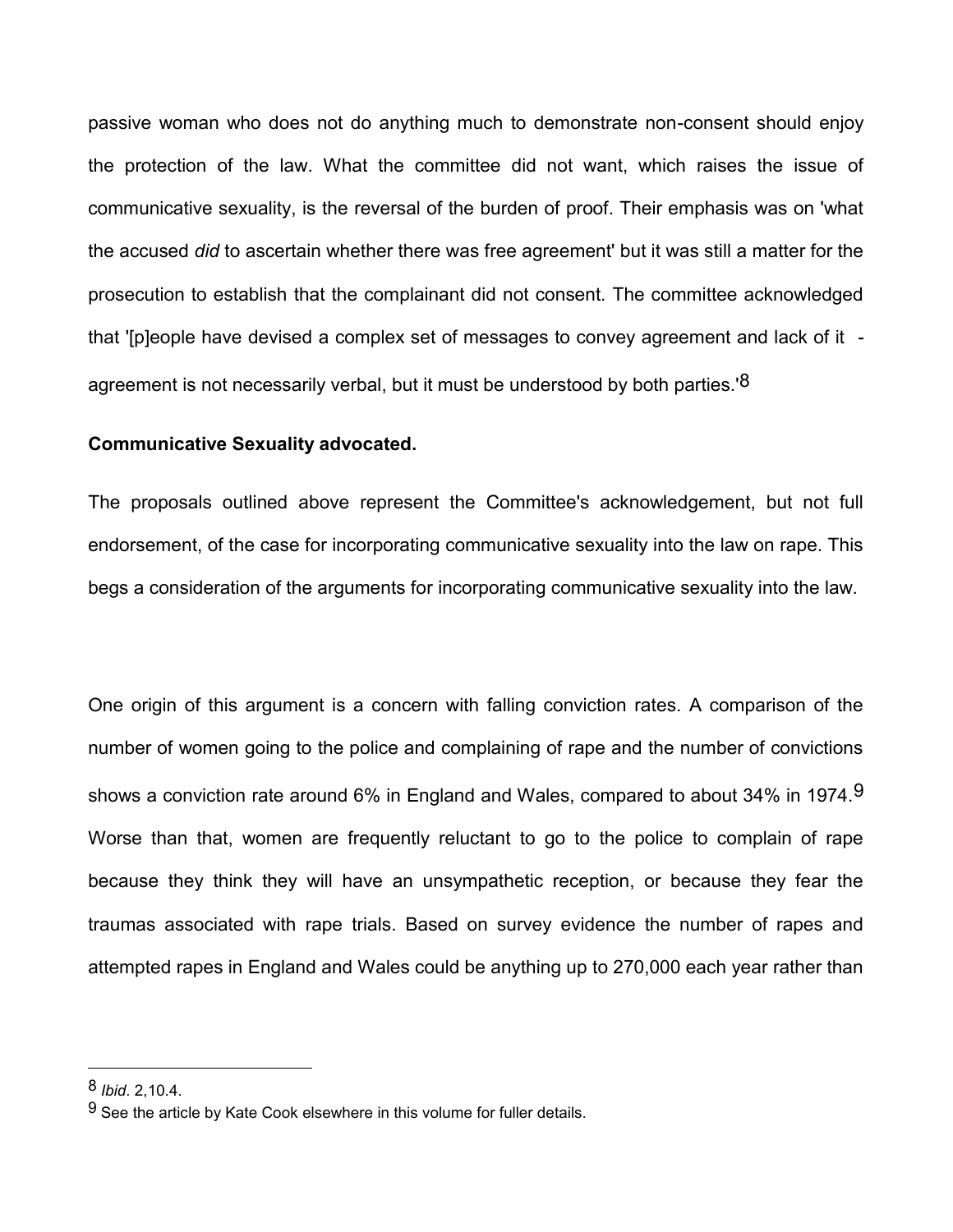the 6,000 plus complaints at police stations or the 4-500 convictions in court.<sup>10</sup> It would appear that violent stranger rape continues to be prosecuted in much the same way, whilst acquaintance rape, which is the focus of very many of the rising number of complaints to the police, results in convictions relatively rarely. There are numerous problems with the way the criminal justice system in England and Wales handles rape, some of which are being addressed by the current government.<sup>11</sup> A major difficulty is with the handling of acquaintance rape, where the accused is almost certain to argue that the complainant consented. Under current law, defendants frequently get away with extremely dubious claims in this area, and the idea of writing communicative sexuality into the law is to help secure convictions. To some extent, at least, advocates argue, this idea has been written into the law in Canada, California and the Australian state of Victoria.12

The other origin is an aspiration to encourage sexual relations based on mutual negotiation and clear communication between the people involved. These ideas are promoted, for example, in codes of conduct and introductory classes in US universities.

*a. Lois Pineau* 

<sup>10</sup> For discussion see Cowling M *Date Rape and Consent,* (Aldershot: Ashgate, 1998), Ch. 3.

<sup>11</sup> For a critique of the current system, see Lees, S., *Carnal Knowledge: Rape on Trial,* (London: Hamish Hamilton, 1996).

<sup>12</sup> In particular advocates of this approach look to the state of Victoria in Australia, where the idea of 'free agreement' was written into rape law in 1991 and where about 25% of complaints to the police result in convictions (*Setting the Boundaries*, Vol. 2, pp. 233-4). This sounds encouraging, but there is not enough detail in *Setting the Boundaries* to be sure on what basis a 'complaint' is recognised and whether other features of the Victorian system for prosecuting rape are responsible for the higher conviction rate.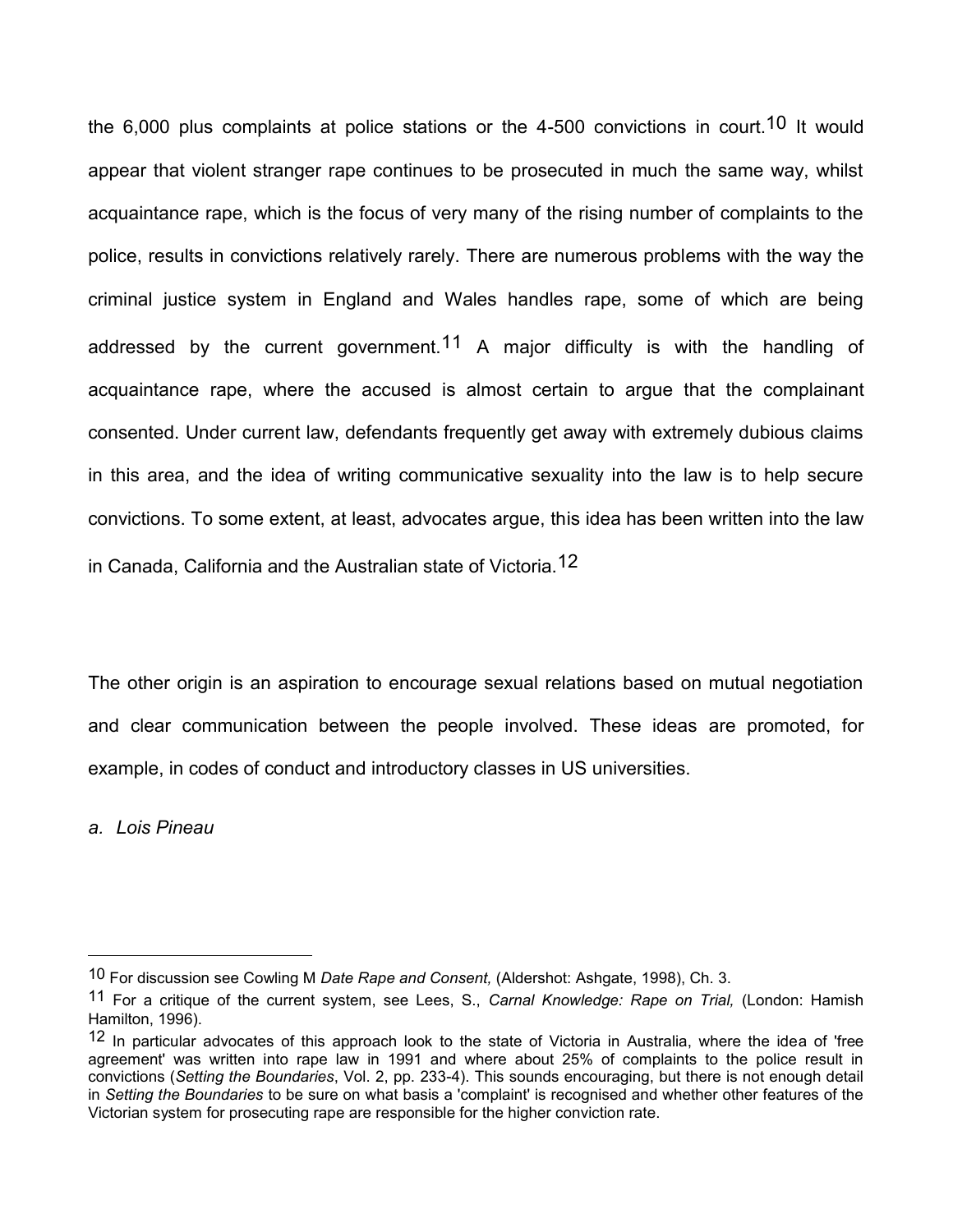An important source for the case for communicative sexuality is an essay by Lois Pineau.<sup>13</sup> Pineau"s mental image of acquaintance rape is of a woman who, on a first date, goes along with the aggressive sexual advances of the man because she is drunk and because she fears she has led him on somewhat and he might get violent if she refuses, although she has no very strong evidence of this. Pineau then says it is pretty clear how a court would respond to this description, assuming the case ever reached that stage. The man"s aggressive tactics are only normal seduction; and the woman"s failure to resist in any forceful way shows that in the end she accepted his advances.<sup>14</sup> However, Pineau argues, for the woman this is a perverse way of looking at things. Her obvious motive for having uncoerced sex is sexual enjoyment, which is most obviously based on sexual attraction. "[S]ubmission to an overbearing and insensitive lout' is not the obvious way to achieve sexual enjoyment: did she get some other sort of payoff, such as money or tickets for the opera?  $15$  As she did not, the burden of proof shifts to the man to prove that she had good reasons for going along with his wishes.

What about the idea that she led him on to some extent? Pineau considers the idea that the woman effectively made a sexual contract at some stage. She argues that first, contracts normally take a standard form so that people know what is involved (e.g. marriage), or that they are carefully specified in writing, so this implied contract is different from all others. More important, the proper recourse when contracts are not fulfilled is to a court, which will normally provide monetary compensation to the wronged party. There is no provision in modern law for

<sup>13</sup> Pineau, L., (1996), "Date Rape: A Feminist Analysis", in Francis, L. (ed.), *Date Rape: Feminism, Philosophy and the Law,* (Pennsylvania: Pennsylvania State University Press, 1996) pp. 1-26. 14 *Ibid.* pp. 8-9.

<sup>15</sup> *Ibid*. p. 8.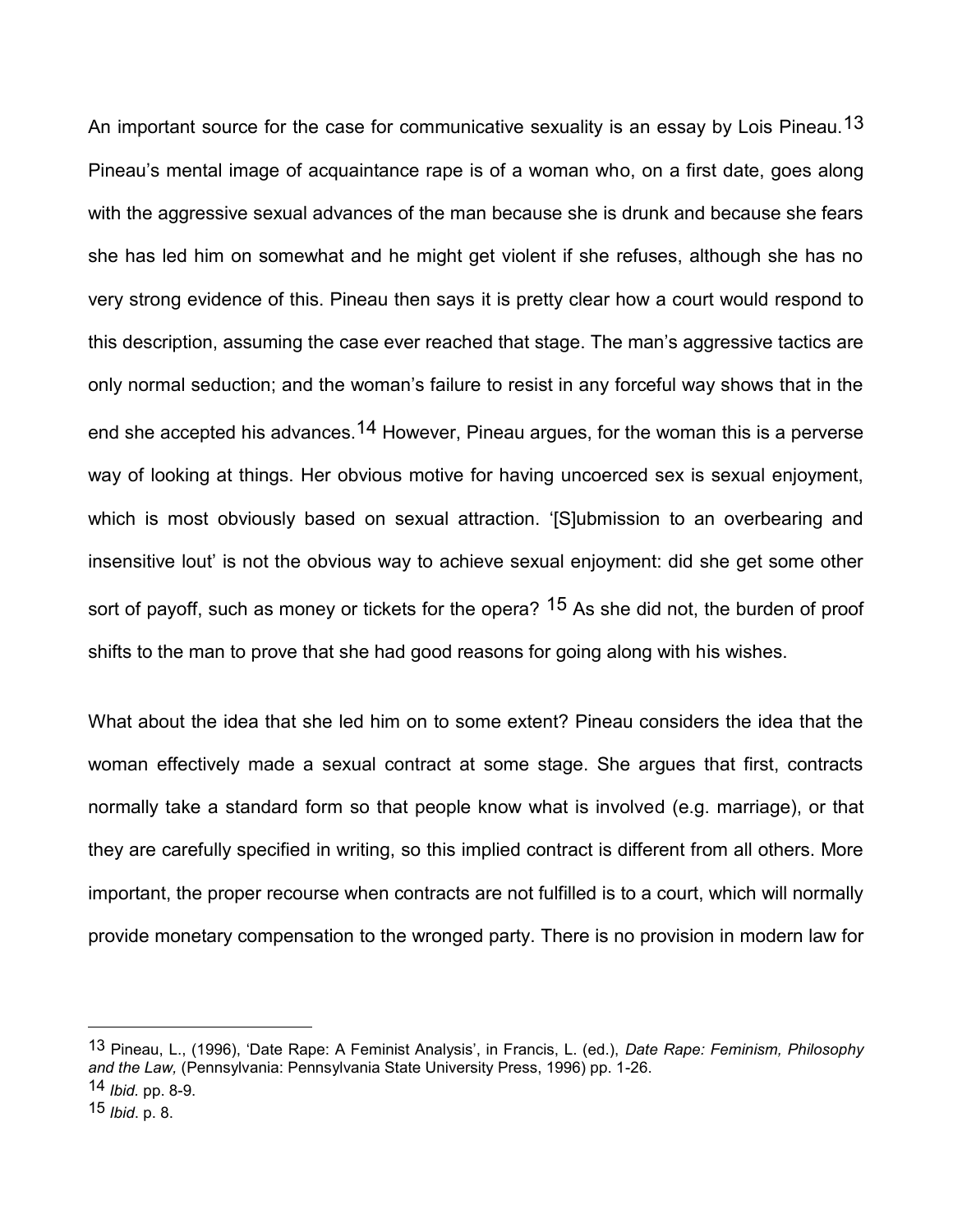the private enforcement of contracts.<sup>16</sup> A more plausible approach to the question of leading on is to say that at some point the man"s sexual impulses become unstoppable. Pineau agrees that this is true for a few seconds around the time of orgasm, but argues that otherwise sexual satisfaction is best achieved for both partners by comfort, communication, a lack of pressure, and caring for one's partner.<sup>17</sup>

Given this approach in which male sexual desire is seen as controllable, Pineau argues that where a woman complains in court that she was subjected to high-pressure seduction tactics the burden of proof should lie with the defendant to show that he persuaded the woman to have sex even though there are no 'visible reasons' why she should. Once this is accepted there is no reason why women should not be sexually provocative, since they do not "deserve" any sex they do not want.<sup>18</sup> The major sexual obligation on this view becomes one of knowing what one's partner feels and wants, the practice of communicative sexuality.<sup>19</sup> The appropriate model for sexual relationships is the mutuality characteristic of friendship: friends doubtless do have rights and obligations against each other, but if they are worrying about these it is a sign that the friendship is breaking down.20

In a court, then, defendants would need to explain why they persisted in the face of voiced reluctance. Rather than questioning the rape victim about how much she resisted, the focus would be on how much the defendant had tried to communicate: did he ask her what she liked? Was contraception discussed? Did he actually ask if she wanted penetration and in

- 18 *Ibid.* p. 17.
- 19 *Ibid*. p. 18.

<sup>16</sup> *Ibid*. pp. 14-15.

<sup>17</sup> *Ibid.* p. 15.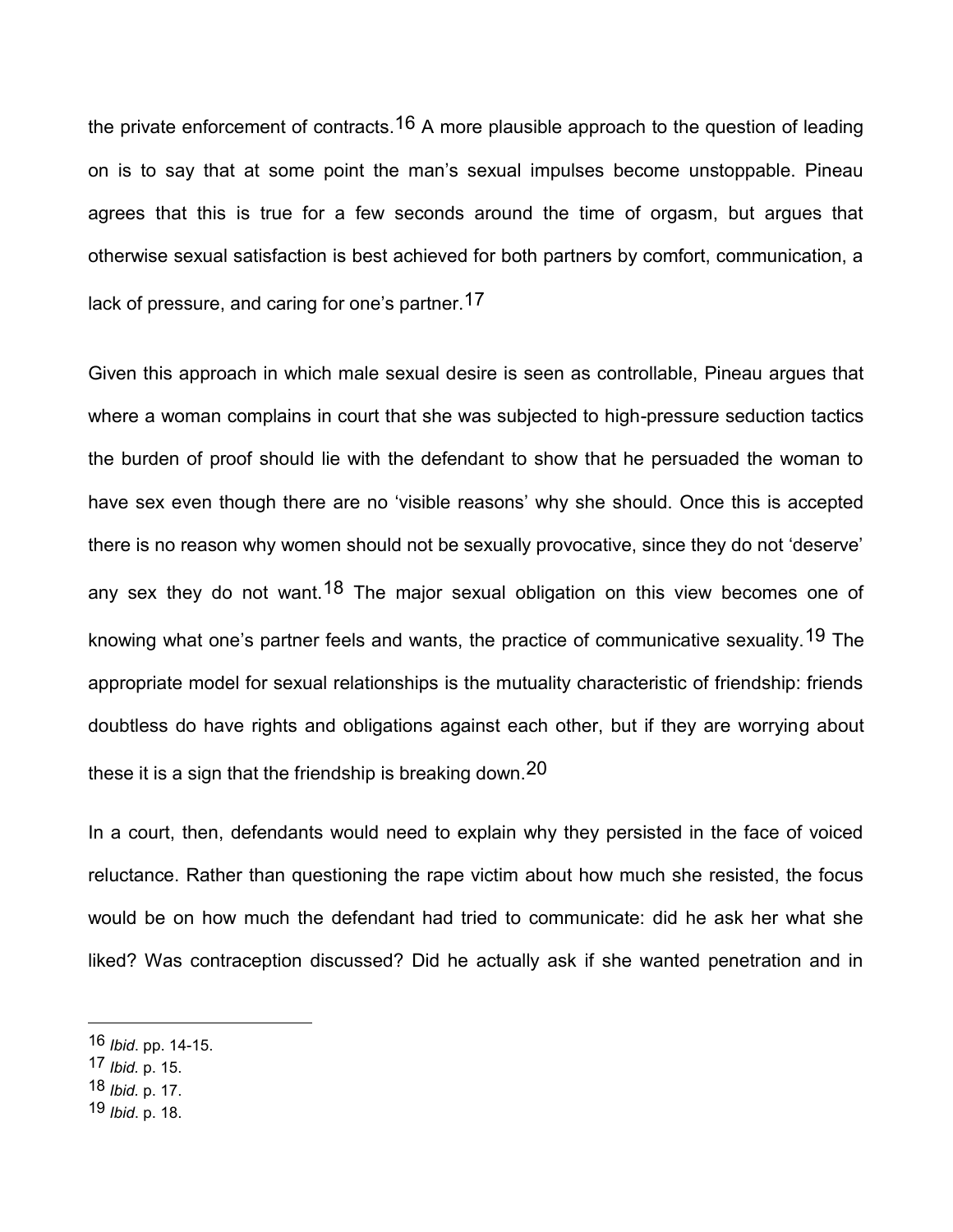what position? His failure to answer such questions satisfactorily would be part of the proof of his guilt.<sup>21</sup> Pineau seems to accept the idea that consent can be non-verbal, provided it is clear, and commentators on the communicative sexuality law in Victoria also judge it to allow for unequivocal non-verbal behaviour.  $22$  This is very important where the argument (below) is that most sexual consent is probably non-verbal.

## *b. Antioch College Sexual Offence Policy*

Although the Antioch College Sexual Offence Policy was adopted independently of Lois Pineau"s essay, its underlying intentions are clearly very much the same. The crucial central feature of the policy is the part on consent, which reads:

## **Antioch College Sexual Offence Policy (part)**23

1. For the purposes of this policy, "consent" shall be defined as follows:

the act of willingly and verbally agreeing to engage in specific sexual contact or conduct

2. If sexual contact and/or conduct is not mutually and simultaneously initiated, then the person who initiates sexual contact/conduct is responsible for getting the verbal consent of the other individual(s) involved.

<sup>20</sup> *Ibid.* pp. 20-23.

<sup>21</sup>*Ibid.* p. 24. For broadly similar arguments to Pineau"s, but without the use of the term "communicative sexuality", see McGregor, J., "Force, Consent and the Reasonable Woman", in Coleman, J. L. and Buchanan, A., eds, *In Harm's Way*, (Cambridge: Cambridge University Press, 1994), pp. 231-54.

 $22$  On this point I appear to disagree with David Archard – see Archard, D. (1997) "A Nod's as Good as a Wink": Consent, Convention and Reasonable Belief", *Legal Theory,* Vol. 3, pp. 273-290 p. 283 f. 16.

<sup>23</sup> The full text of the policy and a further account of its development and context can be found in Francis, *Date Rape,* pp. 135-75. See also<http://www.antioch-college.edu/community/html/cg.html>.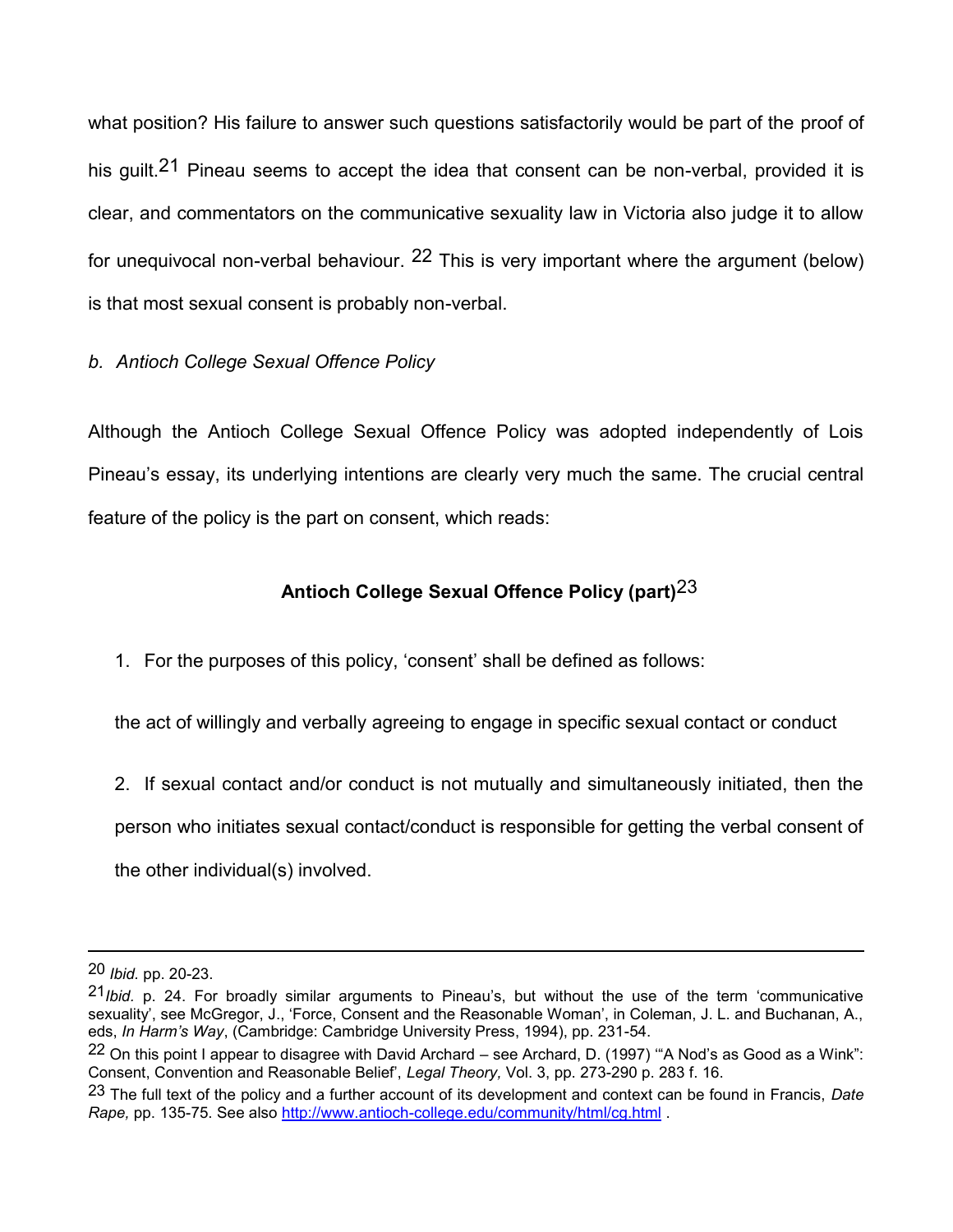3. Obtaining consent is an ongoing process in any sexual interaction. Verbal consent should be obtained with each new level of physical and/or sexual contact/conduct in any given interaction, regardless of who initiates it. Asking "do you want to have sex with me?" is not enough. The request for consent must be specific to each act.

The Antioch policy is, of course, a college code not a law, and is to some extent seen as more a form of sex education rather than as a legal document. The point to note is that it insists on specific verbal agreement.<sup>24</sup>

### **Communicative Sexuality Criticised**

 $\overline{a}$ 

There are three main philosophical lines of criticism of communicative sexuality used as a criterion of non-coercive sex. First, the question of what happens to women who are passive and romantic sexually, who like *Mills and Boon* (in America, *Harlequin Romances*) novels, admire the scene in *Gone With the Wind* where Rhett Butler sweeps Scarlet O"Hara upstairs protesting but where she is happy the next morning. Second - the main issue in this discussion - is to question whether the ideal of communicative sexuality is too remote from too much of real life. Third, there is what might be called the Dworkin/MacKinnon objection, which basically assimilates consensual sex under patriarchy to rape, thus rendering communicative sexuality suspect. This position is important, though it is possible to mount trenchant criticisms of the full-blown version of it whilst accepting a limited version, but it is not

 $24$  A third way of advocating communicative sexuality is to argue that sexual relations should be approached as a 'confidential relationship' requiring a heightened duty of care from the man - see Balos, B., and Fellows, M. L. (1991) "Guilty of the Crime of Trust: Nonstranger Rape", *Minnesota Law Review*, Vol. 75, pp. 599-618. As explained in Cowling *Date Rape and Consent* Ch. 4, this approach involves a danger of defining women as inherently feeble in addition to some further complications, and they are not pursued here.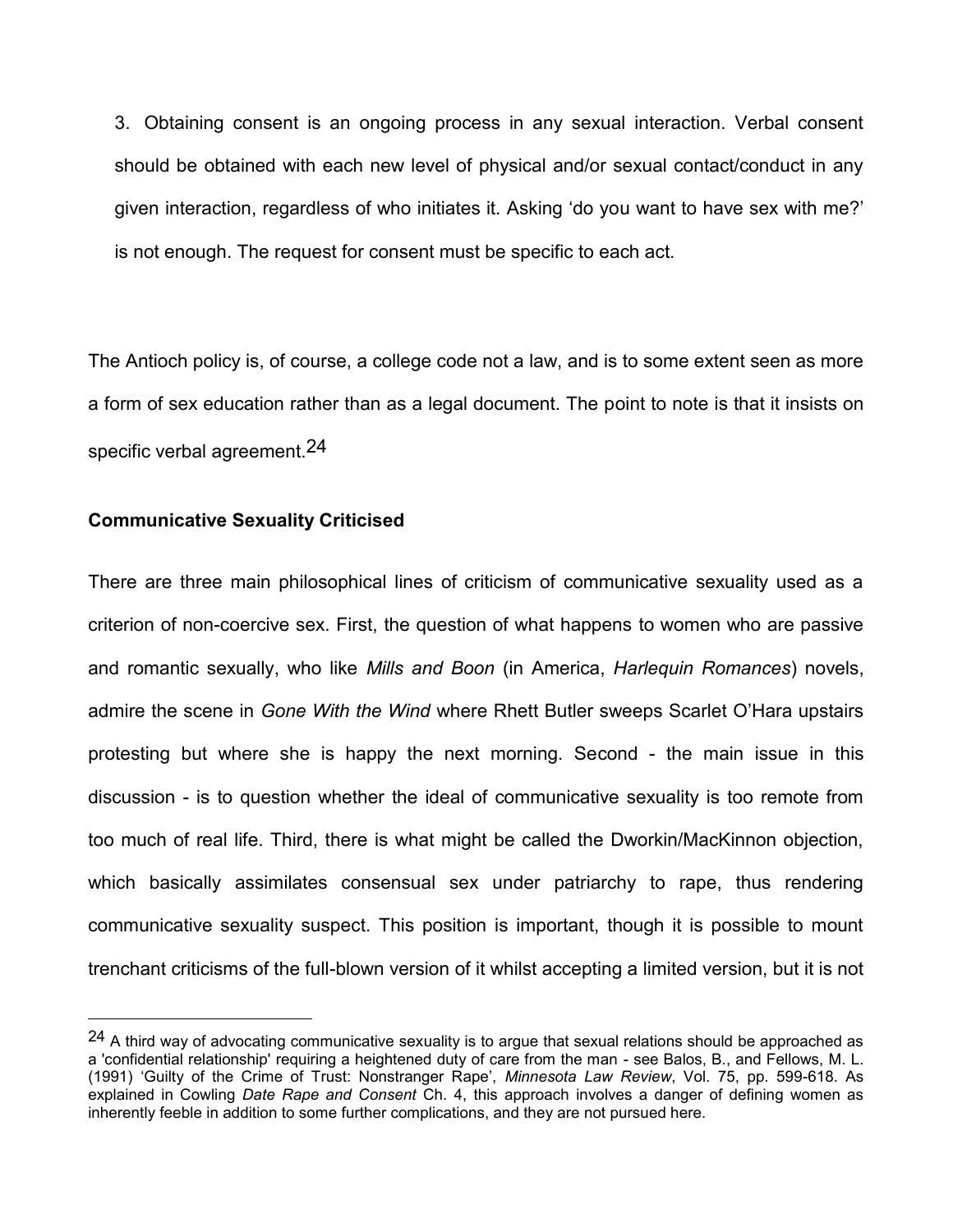pursued here.<sup>25</sup> There are also some less direct worries that require brief note before moving on to the substantive discussion.

## *a. Communication isn't everything*

Pineau or supporters of the *Campaign to End Rape* would probably agree with everything in this paragraph, which is merely intended to briefly point out that a sexual transaction that includes the woman's specific verbal consent may still be suspect. First and foremost, there may be a sufficient background of coercion or unequal power to invalidate anything she says: discussions between a concentration camp guard and a woman inmate, or between an adult man and a child are obvious examples. How far this argument is taken is obviously contentious. Most people would not regard specific verbal consent from a woman as invalid simply because the man she consents to is a bit stronger than her and earns 5% more. Second, there is the problem of whether the woman knows what she is consenting to if, for example, she is rather drunk but not paralytic.<sup>26</sup> Third, a woman may consent rather reluctantly in order to maintain a relationship, perhaps because she does not want to spoil a romantic weekend. Most people would regard this as valid consent. If her partner then takes to badgering her and vaguely threatening violence doubts start to come in, and clearly at some point as his threats become more realistic and her reluctance greater she starts to experience rape.<sup>27</sup> Following these very brief indications of some major problems not solved by explicit consent, let us move on to the main detailed criticisms of communicative sexuality.

<sup>25</sup> See Cowling *Date Rape and Consent*, Ch. 5.

<sup>26</sup> These points are reflected in *Setting the Boundaries*, 2.10.9 - see above.

 $27$  This hypothetical example is intended to replicate some of what is intended by Liz Kelly's 'continuum of sexual violence' - see Liz Kelly, L., *Surviving Sexual Violence,* (Cambridge: Polity Press, 1988), pp. 82-148.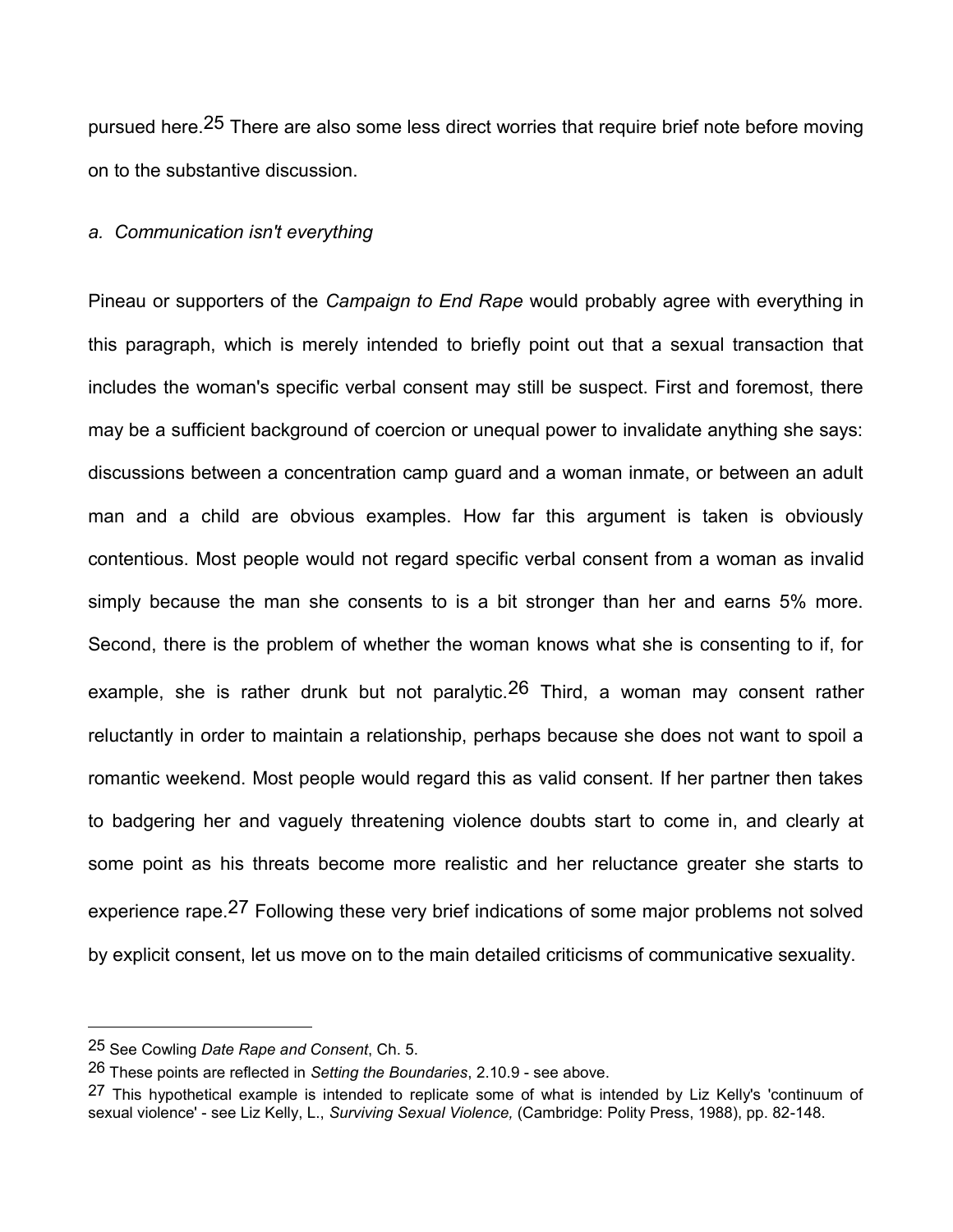### *b. The Mills and Boon Objection*

 $\overline{a}$ 

The *Mills and Boon* objection asks whether there is anything inherently wrong with women liking passive sexuality where they are swept off their feet by a stern, handsome but basically sensitive man? The point is not that the critics particularly admire this type of approach, but they do contend that it is ironic if a "feminist" approach to date rape actually deprives numerous women of the sort of experience that they value.<sup>28</sup>

From the standpoint of the Antioch code, this criticism is dismissed out of hand. There is no role whatsoever for romantic fantasies within it: a Rhett Butler figure that cautiously insists on a verbal confirmation that his every move is acceptable simply loses all his dashing selfassurance. The Antioch riposte to the first criticism would be that the loss to romantic souls is the gain in security of most women.

Pineau"s response to this criticism is quite lengthy, but ultimately similar. She questions whether romantic fantasies actually correspond to what women want: there is reason for thinking that they want to be swept off their feet only against the background of an agreement to marry, or something close to that. Pineau"s further asserts that people may fantasise about all sorts of things, but it does not mean they want them to happen. Nonetheless, and she seems to acknowledge this, the persistence and popularity of romantic fantasies would seem at least to offer some pointers to some women"s sexual desires in our culture.

<sup>28</sup> See, for example, Adams, D. M. (1996), "Date Rape and Erotic Discourse", in Francis, *Date Rape,* pp. 27-39, p.34, Catharine Pierce Wells (1996), "Date Rape and the Law: Another Feminist View", Francis, *Date Rape,* pp. 41-50, p.45. It will be noticed that the discussion moves easily from 'acquaintance rape' to discussing 'date rape' here. This assumes that 'date rape' is a sub set of acquaintance rape, which occurs where there has been at least some prior romantic involvement, see Cowling *Date Rape and Consent,* Ch. 4.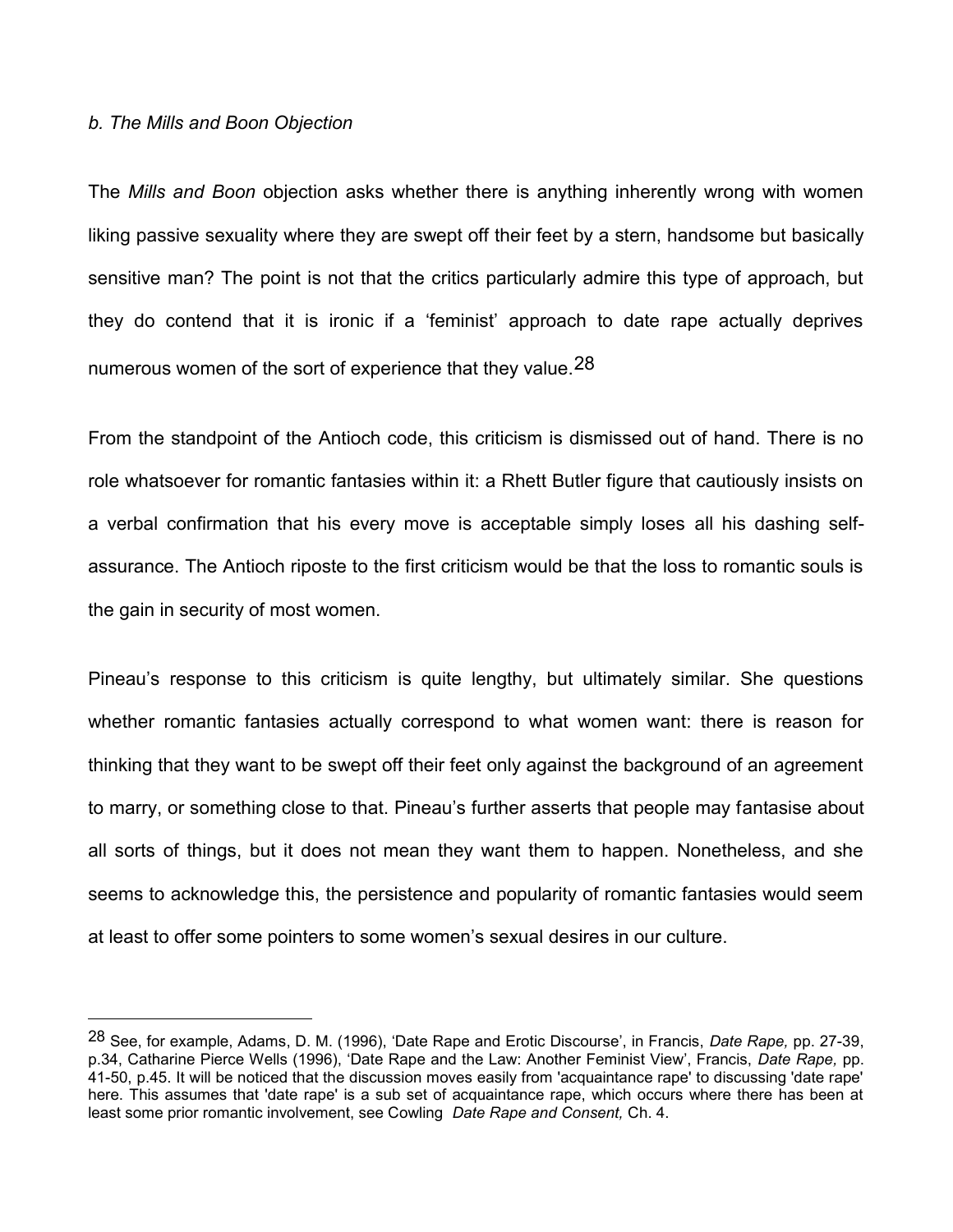Even if an ideology such as that of romantic fantasy is entrenched, Pineau continues, that is not to say it is either desirable or impossible to alter in the long term. If women want this sort of nonconsensual sex it might be possible to arrange for it within a contractual arrangement that permits of a "get-out", similar to the arrangements sado-masochists make (their torturer will not stop if they scream, beg or reason, but will stop at once if they say an agreed safe word, for example, "green"). Pineau also finds this sort of arrangement satisfactory for women who enjoy full-blown heterosexual masochism.<sup>29</sup> Short of such agreements, the loss of spontaneity experienced by aspiring participants in romantic novels has to be seen as a cost of a reform which will protect women in general from rape - it is a less serious cost than the experience of rape without legal redress, which is what current legislation provides. Finally, there is nothing wrong with changing the law provided it is done in the normal way, i.e. starting with a process of public discussion, moving on to a legislative process that the public can watch and influence, and ending with officially-announced legal changes published in the media. She sees these arguments as a counter to the objections that her position is "utopian", and responds by arguing that her critics are effectively very entrenched conservatives. 30

Women who wish to act out romantic fantasies are an acknowledged problem from Pineau"s perspective, but the argument that they should accept that their loss is other women"s gain is persuasive. As it is not clear how widespread is the desire to act out such fantasies, it is difficult to know how serious this problem is. That said, the idea of modelling sexual relations for women who are shy about articulating their sexual needs on sado-masochistic contracts seems unlikely to be appealing: it is surely pretty damaging to a romantic fantasy to set it

<sup>29</sup> Lois Pineau (1996), "A Response to my Critics", in Francis, *Date Rape,* pp. 63-107, pp. 78-9, 100-101. 30 Lois Pineau, 'A Response to my Critics', pp. 68-84.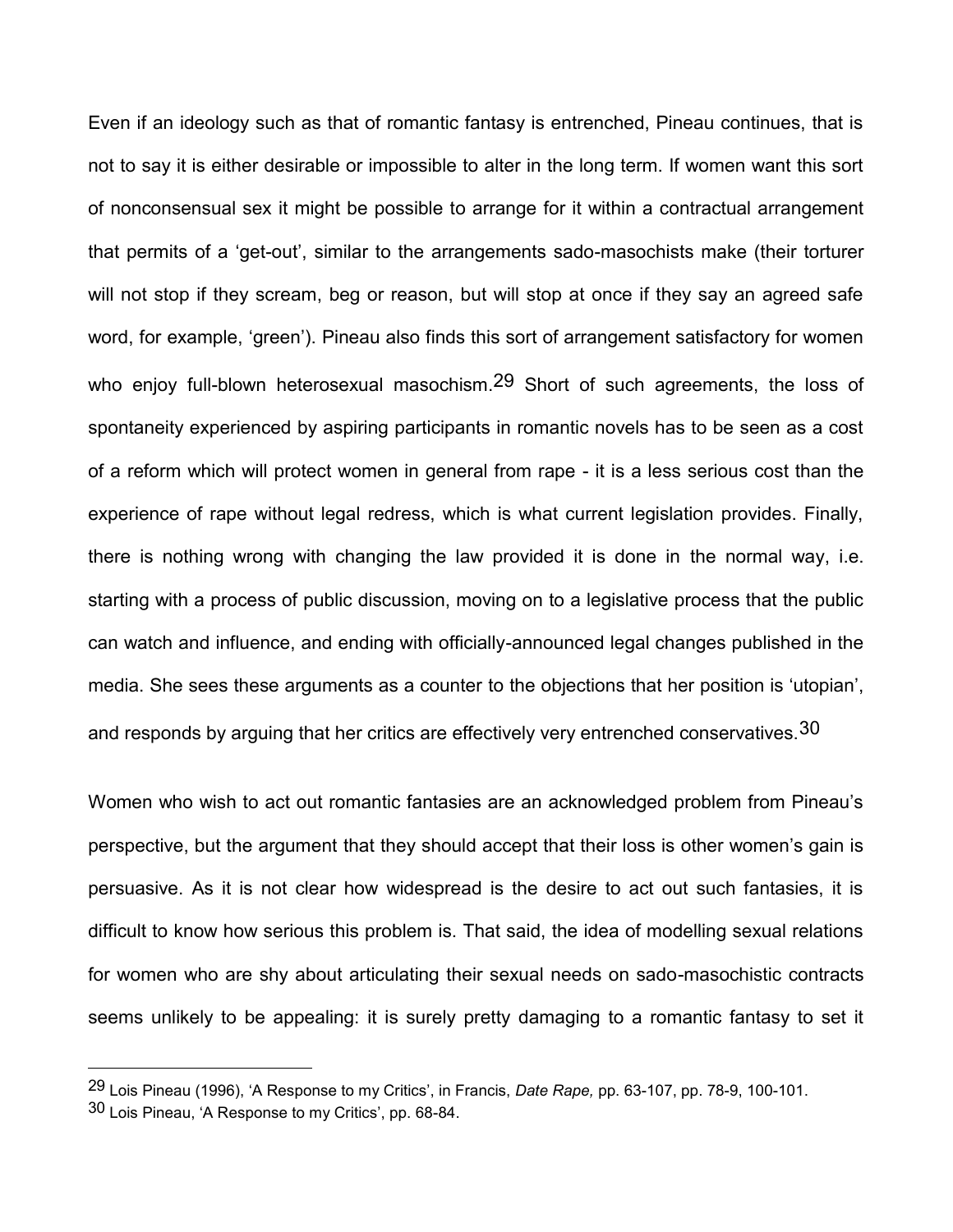down in a contract.

#### *c. Communicative sexuality and real life*

Possibly, the most serious of the criticisms of communicative sexuality as a criterion for judging whether rape has occurred is the second, the question of whether it departs too far from normal life. If this criticism were seen as ultimately rendering the ideal of communicative sexuality non-viable then the prospects for women with romantic fantasies would improve as well.

#### *Real life i. ongoing relationships*

The second criticism is that most consenting sexual encounters do not conform to the ideal of communicative sexuality. Pineau herself acknowledges this when she mentions that the Antioch code is not appropriate for 'professed lovers', i.e. a couple in an established relationship where nothing has happened to call the relationship into question. In these circumstances to meet and kiss immediately is natural rather than a violation of someone"s right to consent.31 As most consenting sexual encounters occur within established relationships, this means that the ideal of communicative sexuality applies to most sexual life in only an attenuated form. Pineau says that she does not think this is a problem provided that "no" still means "no". However, this returns to the starting point that rape is simply sex without consent, but in an existing relationship it will be particularly necessary to manifest lack of consent. The implicit and partial continuing consent of such relationships is something that Pineau acknowledges as a problem for a concept of communiactive sexuality.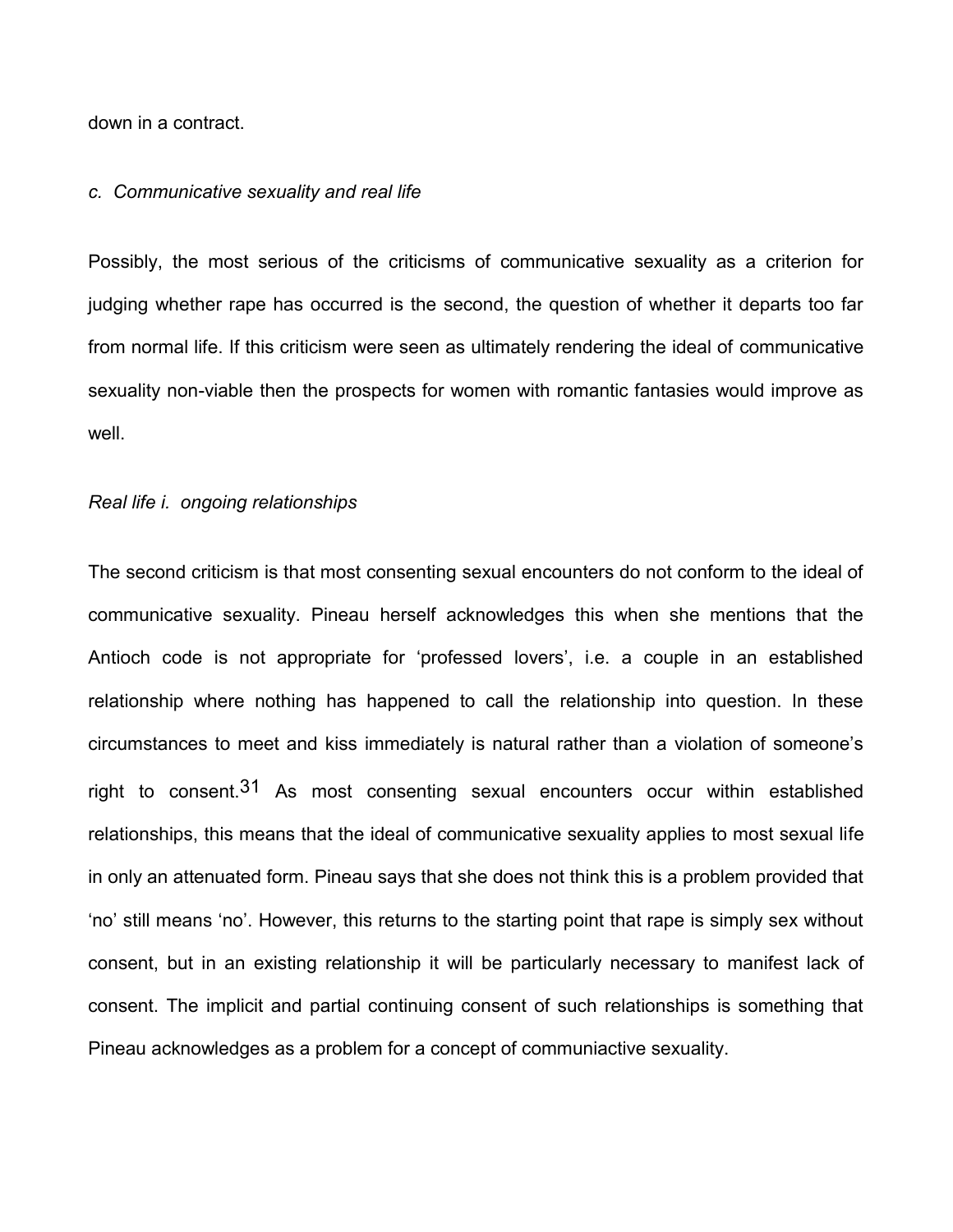Consider again the degenerating relationship, modelled on Liz Kelly"s interviews, which were mentioned above. The woman (wife?) moves from consenting willingly when she does not want to spoil a romantic weekend, through to consenting but rather unwillingly because she knows her husband will be in a bad temper if she does not, through to consenting against a background of economic threat, through finally to consenting against a threat of violence. At least until things get to the violent stage her "No" will be respected; perhaps her husband is also quite considerate, provided he is getting sex, about the matters Pineau says communicative lovers consider - contraception, sexual position etc. The ideal of communicative sexuality seems to offer protection to this wife only to the extent that her husband has taken it on board as a general approach to life: to treat his wife as a friend to be considered, not simply as a means to his ends. Feminist campaigners have been rightly very insistent that marriage, or a past or existing sexual relationship does not preclude the possibility of rape, so it is a shame that these relationships fit the full ideal of communicative sexuality so badly.

### *Real life ii. new relationships*

What about the situation Pineau mainly has in mind, couples becoming intimate for the first time? A promising alternative approach to prescribing communicative sexuality for all would seem to be to study how couples agree to engage in consenting sex for the first time. If one or more clear patterns that are generally used can be established, then rape could be understood as a departure from these patterns.

Writing in general terms of how consent is given, Flathman comments that a statement: "I

31 *Ibid.* pp. 66-67.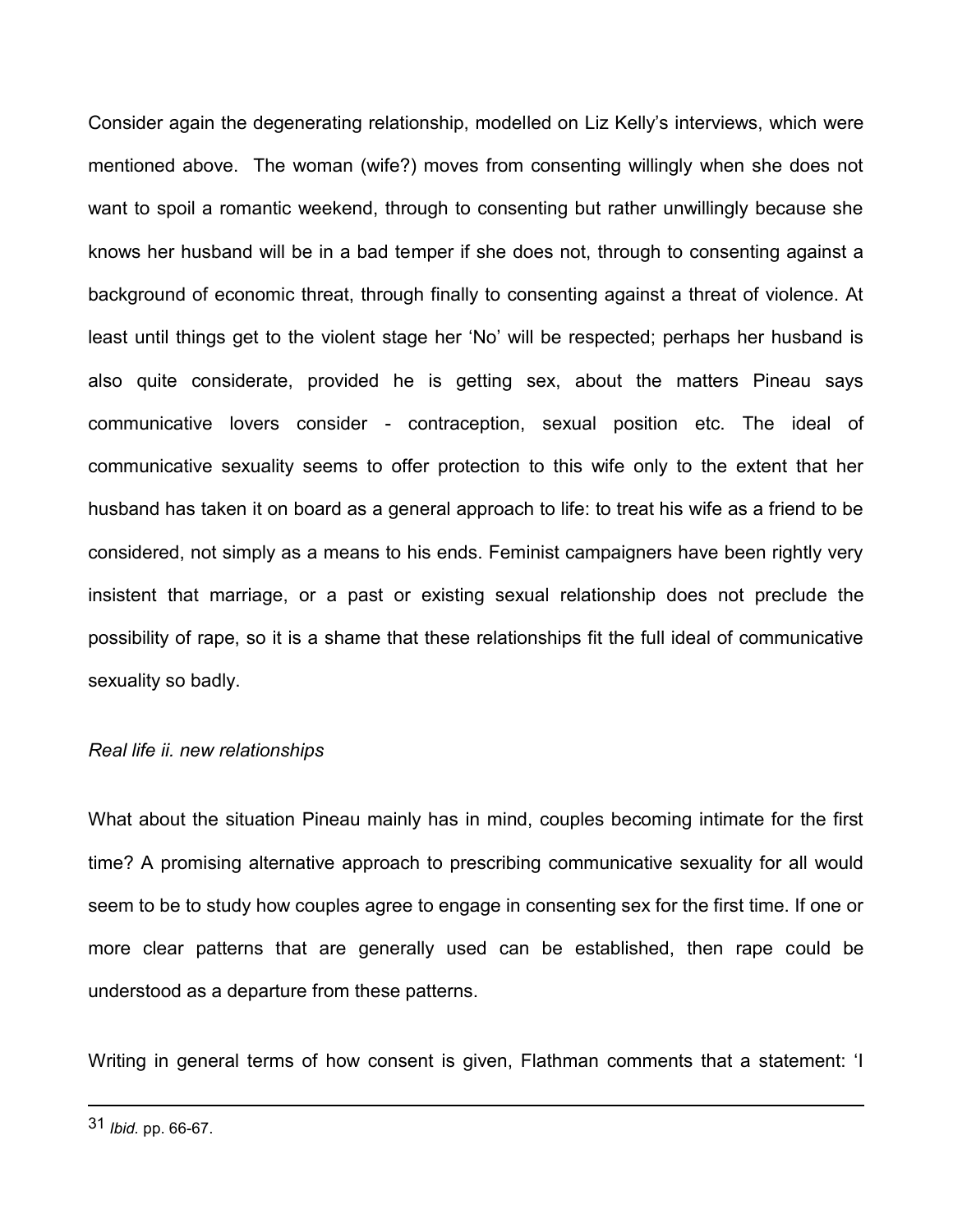consent to X" is adequate but unusual; more common are informal locutions such as "OK", "go ahead if you wish' 'It's all right with me' 'good' 'I have no objections', or a nod of the head, handshake, approving smile, or simply acting in a manner which, in the circumstances, which would be taken to be evidence of consent "by persons who understand the form of life and know the language'.<sup>32</sup> Two possible examples of this last way of giving consent are bidding at an auction by, say, raising one"s hand and getting into a taxi and stating a destination. Both actions imply a willingness to pay an amount established by convention. Consent can also be indicated by silence, as in a meeting where the chair invites comments on the accuracy of the minutes, hears nothing, and takes this to involve consent to their accuracy.

This raises the issue of whether, in sexual terms, people "understand the form of life and know the language"? In one sense evidently people must, as there are numerous instances of consenting sex between newly-intimate couples in Britain of which only a small proportion are rape even on the widest of criteria from Koss or Russell.<sup>33</sup> The first time two people decide to make love is also a favourite theme of film makers. One approach to consent, therefore, is to use the analogy of understanding taxi journeys. A typical transaction might be one in which someone gets into a taxi and states a destination, thereby also agreeing to pay the fare.

<sup>32</sup> Flathman, R. E. *Political Obligation* (London: Croom Helm, 1972), p. 219.

<sup>33</sup> Russell, D. E. H. (1982), 'The Prevalence and Incidence of Forcible Rape and Attempted Rape of Females', *Victimology*, Vol. 7, pp. 81-93, Russell, D. E. H., and Howell, N. (1983), "The Prevalence of Rape in the United States Revisited", *Signs,* Vol. 8, No. 4, pp. 688-95 Russell, D. E. H., *Sexual Exploitation: Rape, Child Sexual Abuse and Workplace Harassment,* (Beverley Hills, CA: Sage, 1984), see Koss's survey in Warshaw, R., *I Never Called it Rape: The MS report on Recognising, Fighting and Surviving Date and Acquaintance Rape,* (New York: Harper and Row, 1988), Koss, M. P., and Cook, S. L. (1988), "Facing the Facts: Date and Acquaintance Rape are Significant Problems for Women", in Gelles, R. J., and Loseke, D. R., (eds), *Current Controversies on Family Violence,* (Newbury Park, CA: Sage, 1993, Koss, M. P. (1988), "Hidden Rape: Sexual Aggression and Victimisation in a National Sample of Students in Higher Education", in Burgess, A. W., (ed.), *Rape and Sexual Assault, V*ol. 2, (London and N.Y: Garland, 1988), pp. 3-20, Koss, M. P., Woodruff, W.J., and Koss, P. G. (1991) "Criminal Victimisation among Primary Medical Care Patients: Prevalence, Incidence and Physician Usage", *Behavioral Sciences and the Law,* Vol. 9, pp. 85-96, Koss, M. P. (1992), "The Underdetection of Rape: Methodological Choices Influence Incidence Estimates", *Journal of Social Issues***,** Vol. 48, 1, pp. 61-75.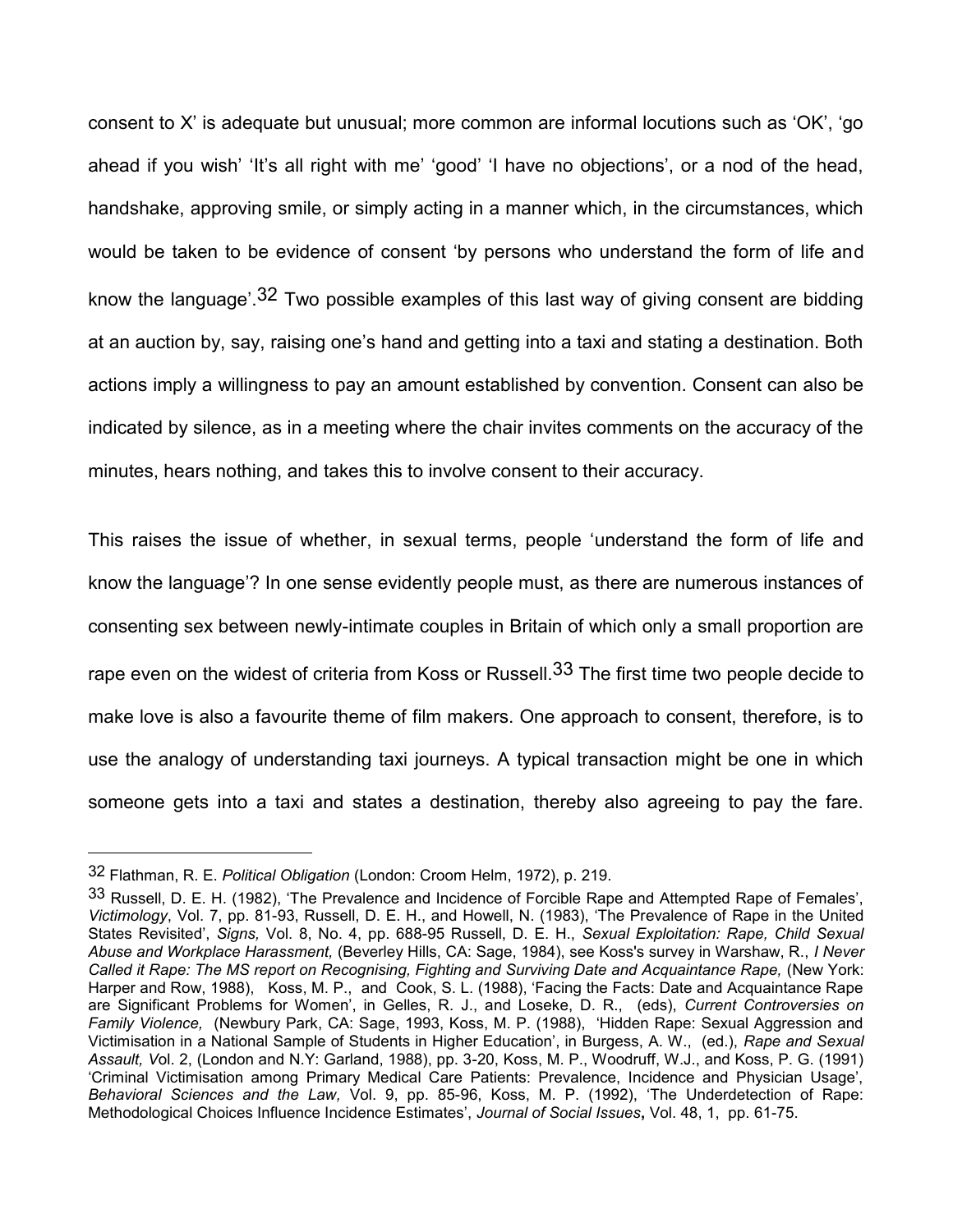Deviations from the typical taxi transaction are not necessarily theft or cheating. The driver and passenger might surround a standard transaction with much more elaborate courtesies than is customary; they might curtail the customary transaction because this particular passenger always wants to go to a particular destination at a particular time and is paid for by a company account, so no words are spoken or money exchanged at all; they might develop their own terminology over time, so that they both knew what they were doing but an outsider would be surprised by the mismatch between what they said and what happened. All these deviations, however, are built around the standard transaction and can be referred back to it.

At first sight this seems like a promising approach to the identification of rape: identify the normal way or ways of agreeing to have sex, then, if these have not been followed, assume that there is a *prima facie* case of rape, but bear in mind that those involved may have developed a non-standard way of communicating which suits them. Oddly enough, this has been afforded little attention. There is a great deal of literature on date rape, on what sort of couples have sex earlier in their relationship or later, on factors involved in the use of condoms, on how men and women see particular situations and possible cues differently, on how women indicate they are willing to be approached by a suitable man (approached by, not have sex with). However, there is very little literature on how women actually communicate a willingness to have sex.  $34$  The existing articles describe rather small-scale studies on

<sup>34</sup> To the extent such a literature exists it comprises: Perper, T., and Weis D. (1987), 'Proceptive and Rejective Strategies of US and Canadian College Women", *Journal of Sex Research,* Vol. 23, pp. 455-80, Byers, E. S. and Lewis, K. (1988), "Dating Couples" Disagreements Over the Desired Level of Sexual Intimacy", *Journal of Sex Research,* Vol. 24, pp. 15-29, which contains a reference to a further article not obtained for this discussion: Byers, E. S. (1980), "Female Communication of Consent and Nonconsent to Sexual Intercourse", *Journal of the New Brunswick Psychological Association*, Vol.. 5, pp. 12-18. See also Moore, M. M., and Butler, D. L. (1989), "Predictive Aspects of Nonverbal Courtship Behaviour in Women", *Semiotica,* Vol. 76, Nos 3/4, pp. 205-15, which deals with female non-verbal signals indicating they might like to be approached by a man - evidence in the right direction, but not remotely indicative of consent. Some further relevant articles may be found in the next three notes. Thus as Husak, D. N., and Thomas III, G. C. (1992), argue: "..too much of the literature about the nature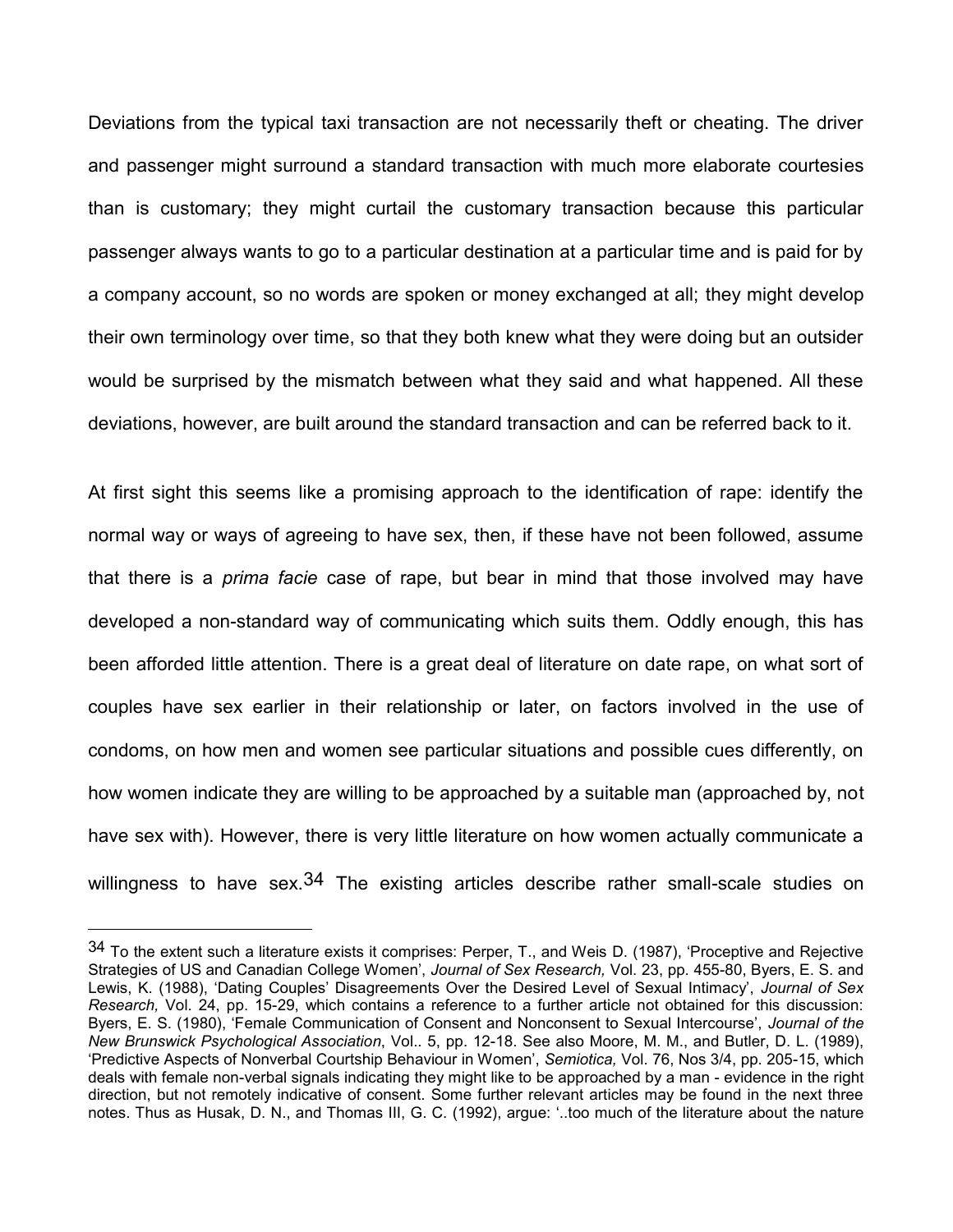something that may well vary from one subculture to another, so one is reluctant to put too much weight on them.

The studies suggest that typical behaviours would be non-verbal and indirect: offering the man a drink, inviting him somewhere romantic and private, inviting him to listen to music or dance, conversing with him on non-sexual topics. In the early stages of an encounter, women engage in more non-verbal flirtation than men (grooming gestures, positive facial expressions, brief and not overtly sexual touching). All of these female behaviours are, of course, ambiguous. They might just be part of being friendly, or of pursuing non-sexual mutual interests. It seems generally up to the man to take things further.<sup>35</sup> The woman then responds warmly to each stage of escalation (he puts his arm round her, she snuggles up to him, he holds her hand, she holds his willingly etc.). If she is unwilling at this stage, suggest Perper and Weis, she may possibly engage in blunt rejection, but is more likely to engage in "incomplete rejection", for example accepting being held but not responding really warmly. Naomi McCormick basically supports this view, with the added points that male strategies for having sex are also typically indirect, and that both sexes' strategies for avoiding sex tend to be more direct.<sup>36</sup> A study of Australian adolescents broadly supports this point. However, amongst the Australians, both sexes had a *similar* set of strategies for encouraging their partner to have sex (see below).  $37$ 

of rape and how to avoid it neglects the related issue of how couples ever manage to engage in consensual sex" - "Date Rape, Social Convention and Reasonable Mistakes", *Law and Philosophy,* Vol. 11, pp. 95-126, p. 101.

<sup>35</sup> See Naomi McCormick, N. B., and Jones, A. B. (1989), "Gender Differences in Nonverbal Flirtation", *Journal of Sex Education and Therapy,* Vol. 15, No. 4, pp. 271-82.

<sup>36</sup> McCormick, N. B. (1979), 'Come-ons and Put-offs: Unmarried Students' Strategies for Having and Avoiding Sexual Intercourse", *Psychology of Women Quarterly,* Vol. 4, No. 2, pp. 194-211.

<sup>37</sup> Rosenthal D., and Peart, R. (1996), "The Rules of the Game: Teenagers Communicating about Sex", *Journal of Adolescence,* Vol. 19, pp. 321-32.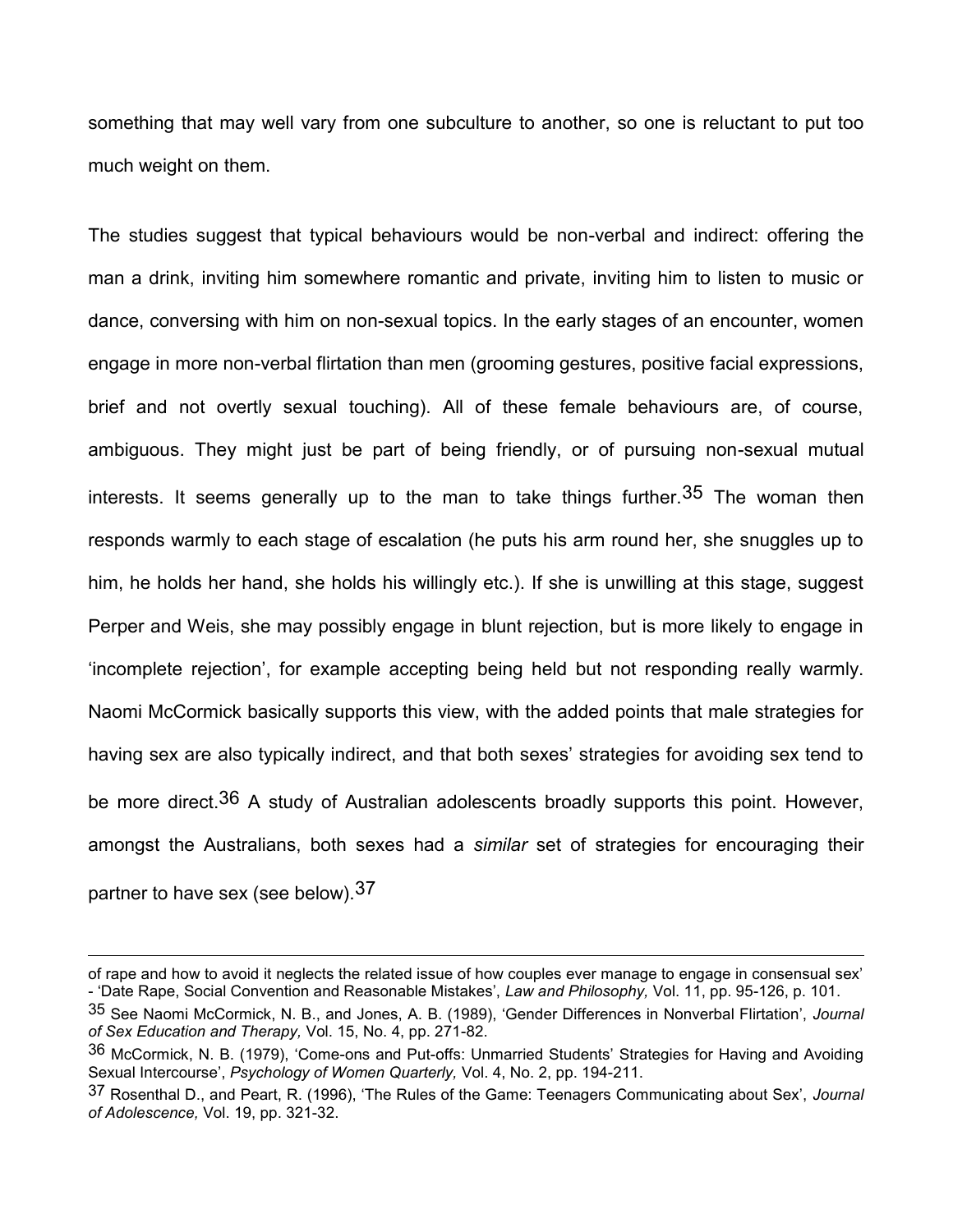In summary, then, consenting behaviour, as it appears in the limited research available, involves issuing ambiguous invitations and responding warmly to (mainly physical) male advances. If the woman says "no" firmly but at a late stage, and even more if she is simply silent or ambiguous at a late stage, it is easy to see how a man might feel "led on", or feel that protests were out of line with the woman"s previous behaviour and not to be taken too seriously. However, according to Byers, both attempts to initiate sex and female acceptance are typically non-verbal.<sup>38</sup> To the extent this is right, those who interpret communicative sexuality to mean that there must be affirmative *verbal* consent from the woman are recommending wholesale changes to sexual customs.<sup>39</sup>

The studies described so far assume a "traditional" sexual script in which the man initiates and the woman acts as a gatekeeper.<sup>40</sup> There is some evidence, both anecdotal and from psychological surveys, that this pattern of dating, although still predominant, has been supplemented by patterns where there is mutual seduction, or where the woman takes the lead much more clearly than in the above: one British journalistic comment was "nobody knows the rules any more".41 Kate Fillion in *Lip Service* argues this point very strongly as part of her general thesis that women are just as aggressive as men, but have established ways of

 $38$  Byers, E. S., and Lewis, K. (1988), referring to the research in Byers (1980).

 $39$  Liz Kelly is quoted as taking this line: 'I don't believe that consent can be presumed in any circumstances other than a woman saying I want to have sex with you", *Observer,* 15 June 1997. The Antioch College policy definitely takes this approach - see above.

<sup>40</sup> For a straightforward account of this drawn from surveys of students in the Boston area in the 1970s, see Peplau, L.A., Rubin, Z., and Hill, C. T. (1977), "Sexual Intimacy in Dating Relationships", *Journal of Social Issues,*  Vol. 33, No. 2, pp. 86-109.

<sup>41</sup> Souter, T. (1995), "Date Expectations", *Guardian,* 3 August 1995. For a more academic analysis see O"Sullivan, L. F., and Byers, E. S (1992), "College Students" incorporation of Initiator and Restrictor Roles in Sexual Dating Interactions", *The Journal of Sex Research,* Vol. 29, No. 3, 1992, pp. 435-46. In a small survey of students, Mongeau found some 70% had been on a female-initiated first date - see Mongeau, P. A. et. al. (1993), "Who"s wooing whom? An investigation of female-initiated dating", in Kalbfleisch, P. J. (ed.), *Interpersonal communication: Evolving interpersonal relationships,* (Hillsdale, N. J.: Erlbaum, 1993), pp. 51-68.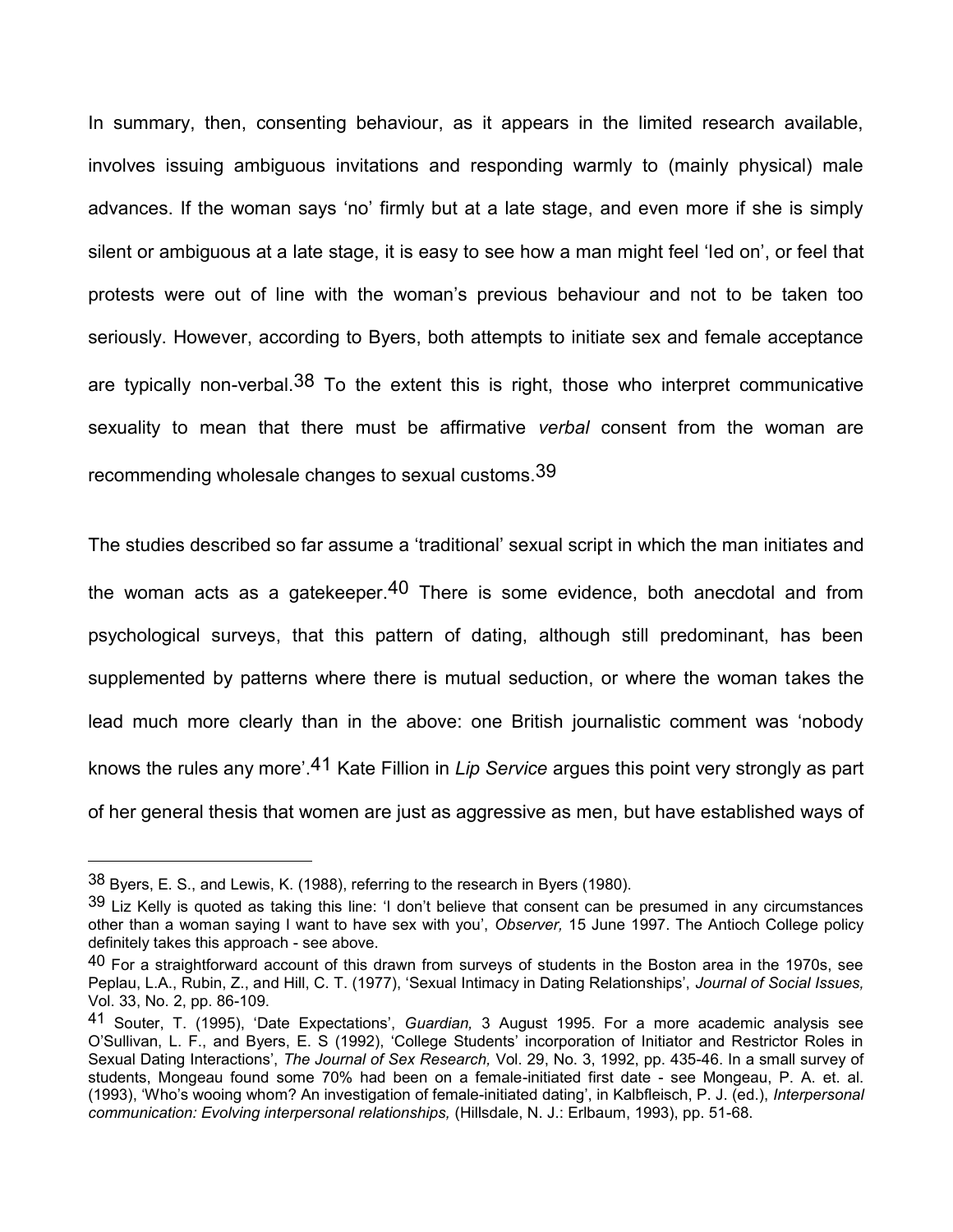hiding it which largely act to their detriment.<sup>42</sup> Within established relationships both men and women on occasion try to influence their partner to more sexual activity than she or he desires, a process which appears to be seen as a normal part of a relationship, not leading to coercion or rated by either partner as unpleasant.  $43$  In cases of mutual seduction, where she responds to his fondling by starting to undress him, and so forth, he is surely getting implicit consent by her actions, and specific verbal discussion seems redundant. If she is clearly and consistently taking the lead there is even less need for him to establish her consent, although she may arguably need to establish his. The Australian teenagers in Rosenthal and Peart"s study seem to fit this model to some extent at least. Both sexes agreed that acceptable strategies for having sex included: various forms of direct physical stimulation and responsiveness; suggesting a quiet place; producing a condom; mentioning contraception; undressing your partner. These strategies are chiefly physical rather than verbal.<sup>44</sup> Their strategies for avoiding sex, however were more specifically verbal, the favourite with both sexes being 'Tell clearly when gone far enough'. $45$  For the rest of this article a more traditional model is generally assumed because it seems more likely to feature in accusations of rape.

Given this approach, how would someone make sense of an 'ideal type' of date rape described by Andrea Parrott? Here is her description, from the introduction to *Acquaintance Rape: The Hidden Crime*:

<sup>42</sup> Fillion, K., *Lip Service,*(London: Pandora/Harper Collins, 1997), Chs. 4,5.

<sup>43</sup> O'Sullivan, L., and Byers, E S. (1993) 'Eroding Stereotypes: College Women's Attempts to Influence Reluctant Male Sexual Partners", *Journal of Sex Research,* Vol. 30, No. 3, pp. 270-282; Byers, E. S., and Lewis, K. (1988) "Dating Couples" Disagreements over the Desired Level of Sexual Intimacy", *The Journal of Sex Research*, Vol. 24, pp. 15-29.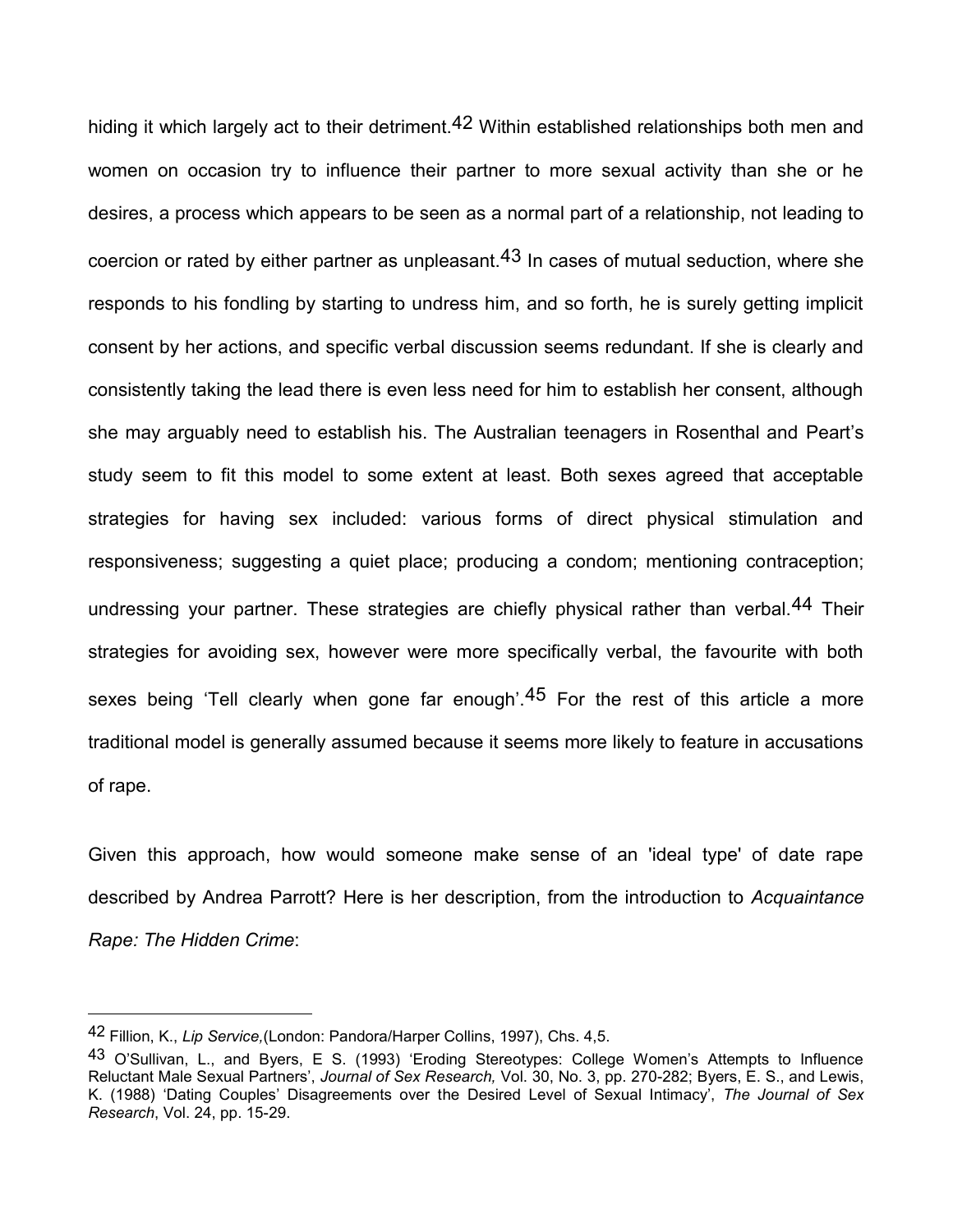Mary and John had been dating for two weeks. Both Mary and John had slept with people in the past but they hadn"t had sexual intercourse with each other. On their fourth date, after John took Mary out for a lobster dinner and then to a wild party to meet some of his friends, the couple went to John"s apartment. Mary was wearing a sexy, provocative dress. She had spent a lot of time getting ready, because she wanted to look her best for a special evening. After they got to his apartment, they shared a bottle of wine, listened to music, talked, laughed and kissed. Mary told John what a wonderful time she was having with him. John suggested that they move to his bedroom where they could get more comfortable. She nodded in agreement. In the bedroom, they started dancing erotically and kissing passionately. John caressed Mary"s breasts, and Mary moaned. When he started to unbutton her blouse, Mary asked him to stop. He kissed her gently and continued to undress her. She begged him to stop. She told him "No!" emphatically and said that she was not ready for sex with him. He continued anyway, telling her that he knew she wanted it. He told her to relax and that she was really going to like it. John assured Mary that he loved her and that he had been thinking about this moment ever since they first met. He pulled up her skirt and pulled down her panties. While holding both of her arms with one of his hands, he unzipped his fly, took out his erect penis, and penetrated her.

Parrott follows this description up by asserting that Mary was raped.46 Parrott is plainly right to assert this given Mary's clear non-consent, yet an alternative version of the story can be read from this example that fits the research described above.

<sup>44</sup> Rosenthal and Peart (1996), p. 327.

<sup>45</sup> *Ibid.* p. 325.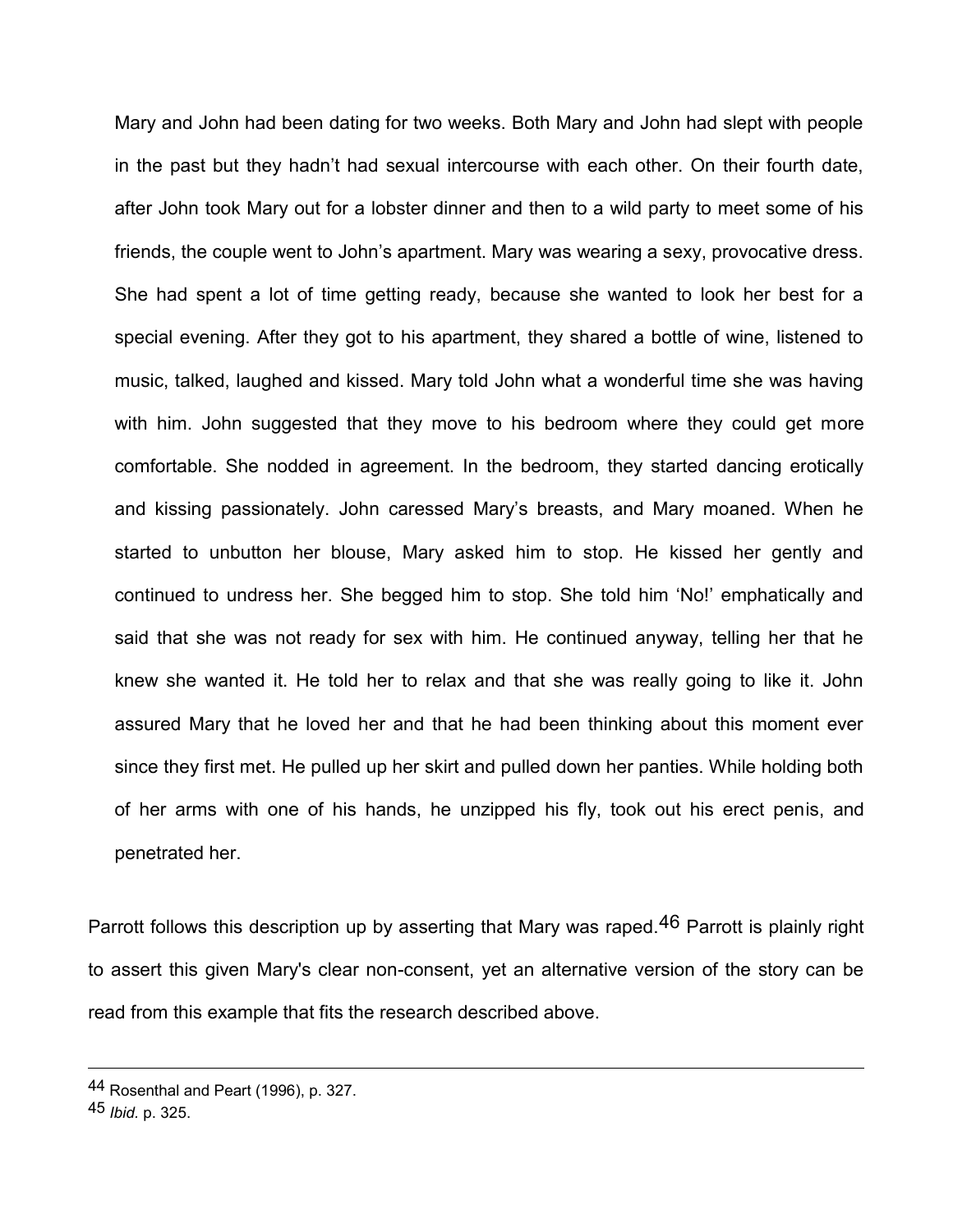Before the rape, Mary engages in the following ambiguous-but-encouraging behaviour: i.) she agrees to go on four dates with John; ii.) she wears a sexy, provocative dress; iii.) she accepts an expensive lobster dinner; iv.) she agrees to go on to a party with him; v.) she agrees to go to his apartment; vi.) she shares a bottle of wine with him; vii.) she kisses him; viii.) she tells him she is having a wonderful time; ix.) she agrees to go into his bedroom; x.) she dances erotically and kisses passionately with him; xi.) she moans when he caresses her breasts. Mary has engaged in what might be called extensive "pre-consenting" behaviour. Nothing she does amounts to consent to sex; on the other hand, at each of the eleven points described she could easily do something else that would be a blunt rejection.

Views on pre-consenting behaviour vary. Flathman sees pre-consenting political behaviour, for example attending meetings of a potential pressure group, or saying a certain set of arrangements would be very desirable, as *not* tacit consent. For example, someone might attend anti-pornography meetings because she is a pornographer and wants to keep an eye on a group that might restrict her freedom. Simmons, on the other hand, looking at the same sort of issues, is willing to see someone who goes along with a process of this sort as engaging in tacit consent.47 At minimum, someone who engages in extensive pre-consenting behaviour would do well to either explain as things progress that it is not what it seems ('I'm inviting you to my apartment for a discussion of Parmenides and nothing else"), or to make herself very clear if she changes her mind after a great deal of behaviour which seems to

<sup>46</sup> Parrott, A., and Bechhofer, L. *Acquaintance Rape: The Hidden Crime***, (**New York: John Wiley, 1991), p. 9. 47 Flathman, *Political Obligation,* pp. 225-7, Simmons, A. J., *Moral Principles and Political Obligation,* **(**Princeton N.J: Princeton University Press, 1979), p. 89.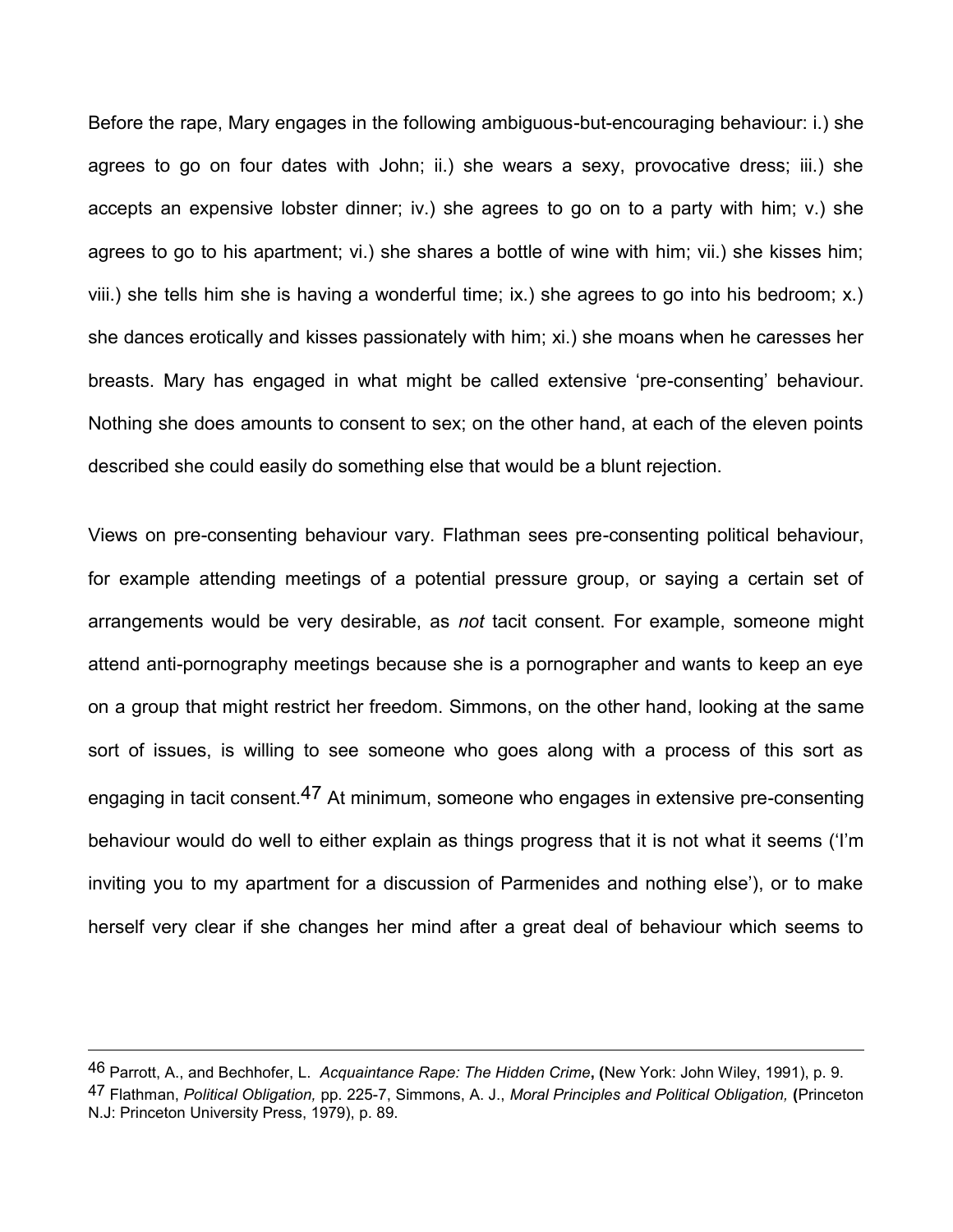point the other way.<sup>48</sup>

 $\overline{a}$ 

The concept of "pre-consenting behaviour" is probably too wide. In the John and Mary example, Mary is certainly not indicating a willingness to have sex with John by going out with him the first time. On the other hand, behaviours ix.) to xi.) appear to be quite close to consenting. If one adds xii.) Mary helps John strip naked; xiii.) Mary strips naked; xiv.) Mary lies on John"s bed; xv.) Mary inserts her diaphragm and says "Come here", she has still not, strictly speaking, consented to sex in that she has not actually said "Come here and make love to me", but she has got so close to that that most observers would think she has clearly consented. Of course, consenting behaviour could be matched by a set of explanations that entirely negates their apparent meaning, for example John and Mary are actually making a film, so that the next scene is in fact the producer saying "Cut" and the crew and cast having mugs of cocoa. The idea that acting brackets off behaviour from its apparent meaning is clearly established in our society. Other attempts to bracket off behaviour are more ambiguous. In Ol Parker"s television play *In Your Dreams* on the theme of date rape, one important moment is when Claire is persuaded by Jamie to invite him up to her room for coffee. She makes it clear that it is only an invitation for coffee; partly because of her earlier behaviour he assumes it is for more. A group of students shown the play disagreed (not on male/female lines) about the extent to which "come up for coffee" at the end of an evening is a coded invitation for sex49.

<sup>48</sup> Paul Reynolds and Jill Radford, both of whom were kind enough to read this material in draft form, both pointed out that the discussion of this paragraph is over-simplified. It is quite possible to imagine circumstances where a man and a woman both intend simply to have a discussion of Parmenides when setting off for his apartment, but then things develop differently. Or one of them might be thinking this way while the other was not. 49 The play was shown on BBC2 on 14 December 1997; for the discussion, see *The Guardian*, 11th December 1997.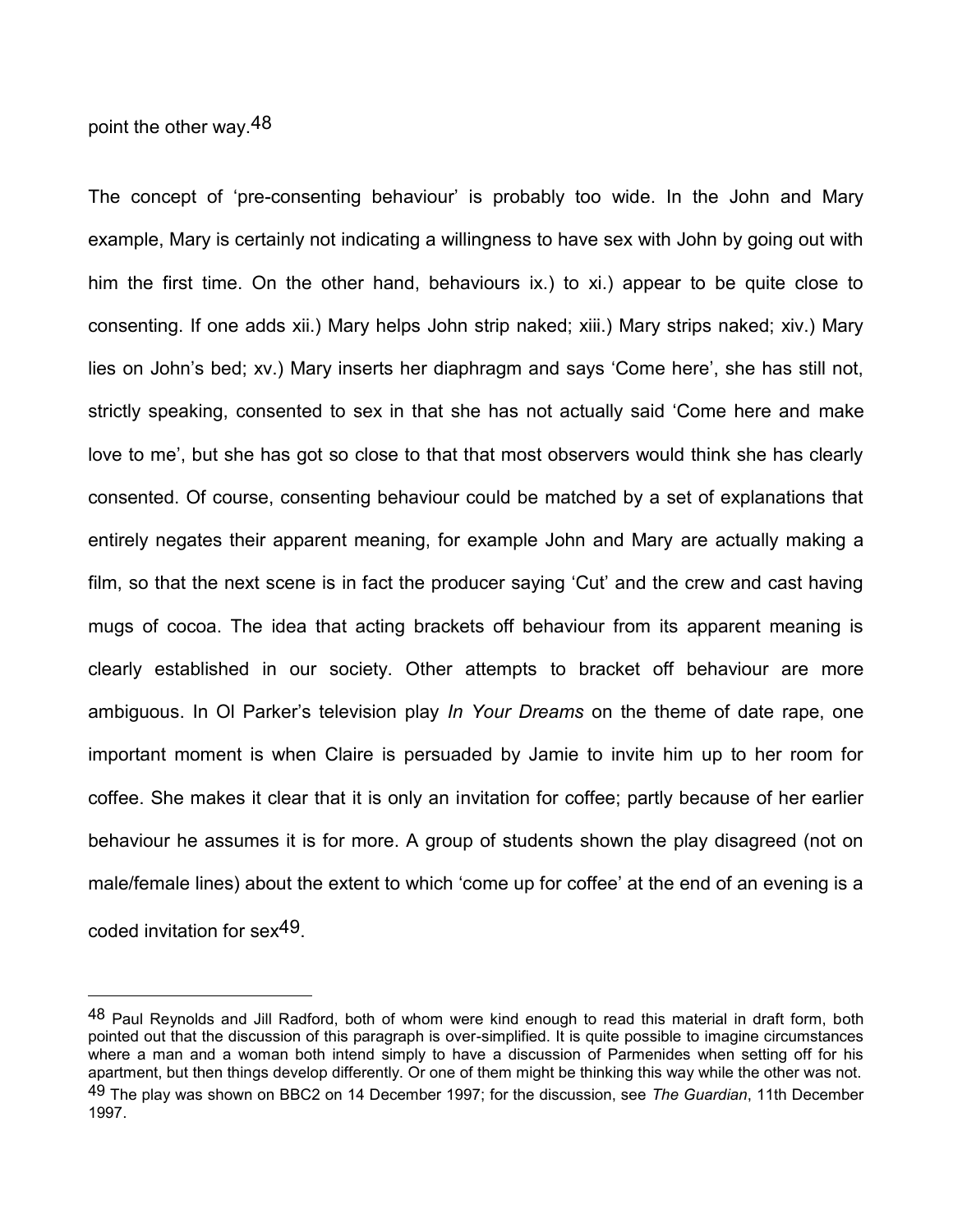This last problem introduces a further complication about pre-consenting behaviour: as well as being ambiguous, some consenting words and actions are metaphorical or symbolic. Thus "shall we go to bed?" in the right context could be deemed a sexual invitation, but it is not literally one. This seems to have been a source of problems in two recent English date rape cases. In both the woman in question invited the man to go to bed with her, apparently simply meaning to sleep, and both made accusations of rape when the man started having sex when they had actually fallen asleep. In one case the woman also showed the man her collection of sadomasochistic materials and consented to cunnilingus, both activities which might be deemed pre-consenting activities close to consent. Neither resulted in a conviction in court.<sup>50</sup>

In her discussion of date rape Katie Roiphe talks of the problem as partly one of "class prejudice and race prejudice" when, say, "the southern heiress goes out with the plumber"s son from the Bronx': today's American universities, she says, contain many students who do not understand the conventions of upper class American society.<sup>51</sup> The problem - apart from straightforward prejudice - may be one of different metaphors and conventions about consent. It certainly makes sense that a man coming from, say, a strict Moslem background would find the standard summertime behaviour of young European women, sunbathing nude or topless by day and engaging in very clinging dancing in the evening an indication that sexual consent was but a very small step away. There is insufficient evidence or research to assert this firmly, but something similar but less dramatic might well apply between the various US subcultures.

Keith Burgess-Jackson stresses this diversity of conventions, and argues that because of possible misunderstandings about something so serious it is degrading to a woman to allow a

<sup>50</sup> For a brief account and discussion, see Freely, M., *Guardian,* 8 December 1994.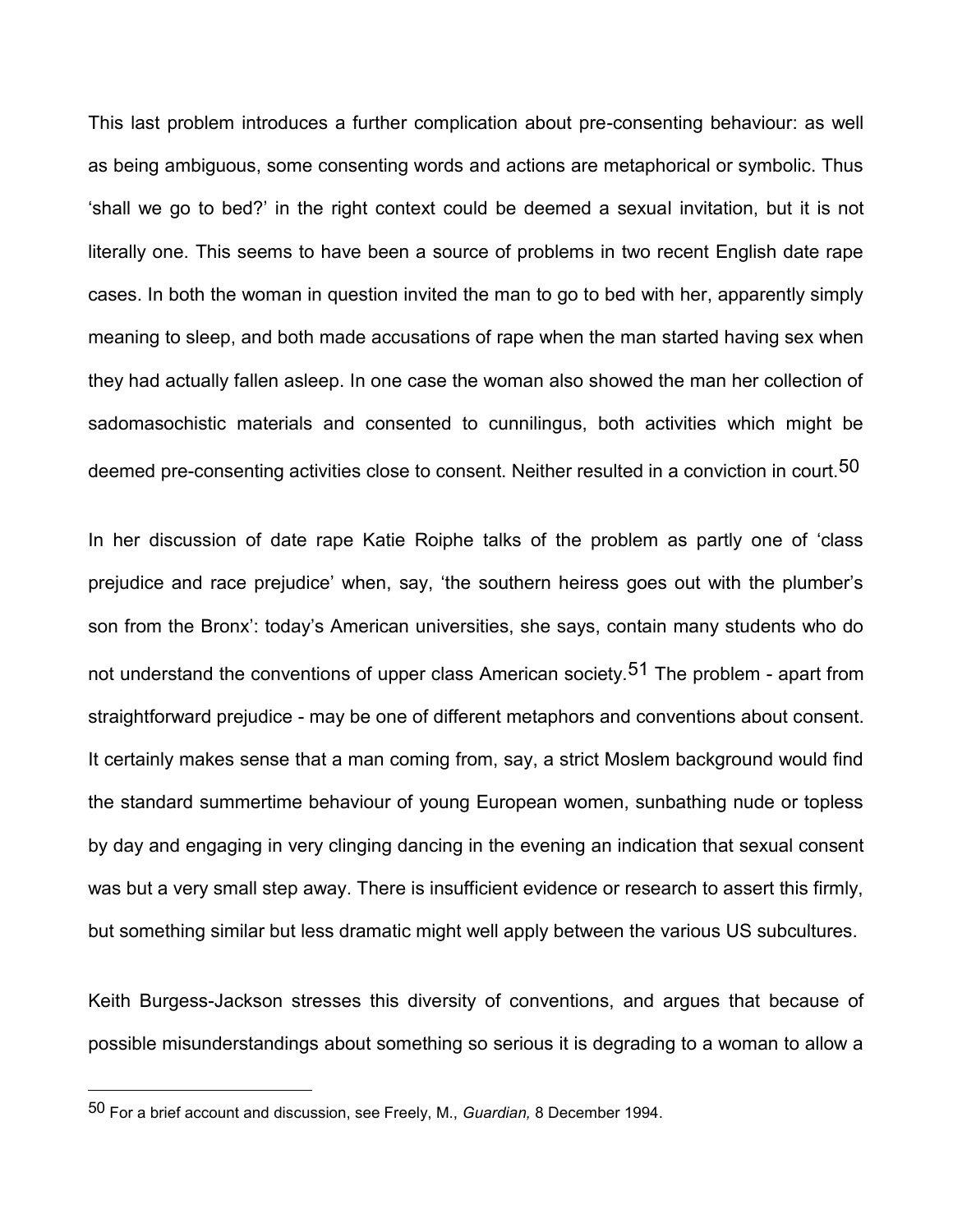man to rely on a convention in assuming her sexual consent: he should instead be required to *ask* her whether or not she consents.52 In a specific critique of the sort of approach advocated in this article, Archard makes a similar point.<sup>53</sup> However, Burgess-Jackson's man still has to rely on *linguistic* conventions. Might not ambiguous language but decisive physical actions be clearer than straightforward language combined with clear bodily resistance: compare "let"s get more comfortable", whilst removing his and her clothes with "Go on then, if you must", whilst remaining dressed and rigid. Such conventions as are involved here are typically specific to a situation and cumulative. Thus 'Come up for coffee' is not a sexual invitation when uttered at 10 a.m. in the context of writing a seminar presentation but may be one when uttered at the end of a romantic evening. There is also the issue of what is implied in consenting to heterosexual sex. There are (not clearly established) conventions, so that a woman consenting could be assumed to have also consented to having her hair stroked and neck kissed, but not to anal sex. To this it would seem reasonable to add a tolerant and considerate atmosphere, in which the woman would make it clear if she does not like having her hair stroked, but not take offence at the man doing so without explicit additional permission and the man would readily desist if refusal were asserted.

If a woman's sexual consent is usually currently established by some mixture of male initiative and female acceptance, often of an ambiguous sort, and the use of metaphorical language and acts, then most current consenting sexual initiatives would fall foul of Pineau"s ideal of communicative sexuality.

<sup>51</sup> Roiphe, K., *The Morning After,* (London: Hamish Hamilton, 1993), pp. 78-9.

<sup>52</sup> Burgess-Jackson, K., *Rape: A Philosophical Investigation,* (Brookfield, Vermont: Dartmouth, 1996), p. 151-3. 53 Archard (1997).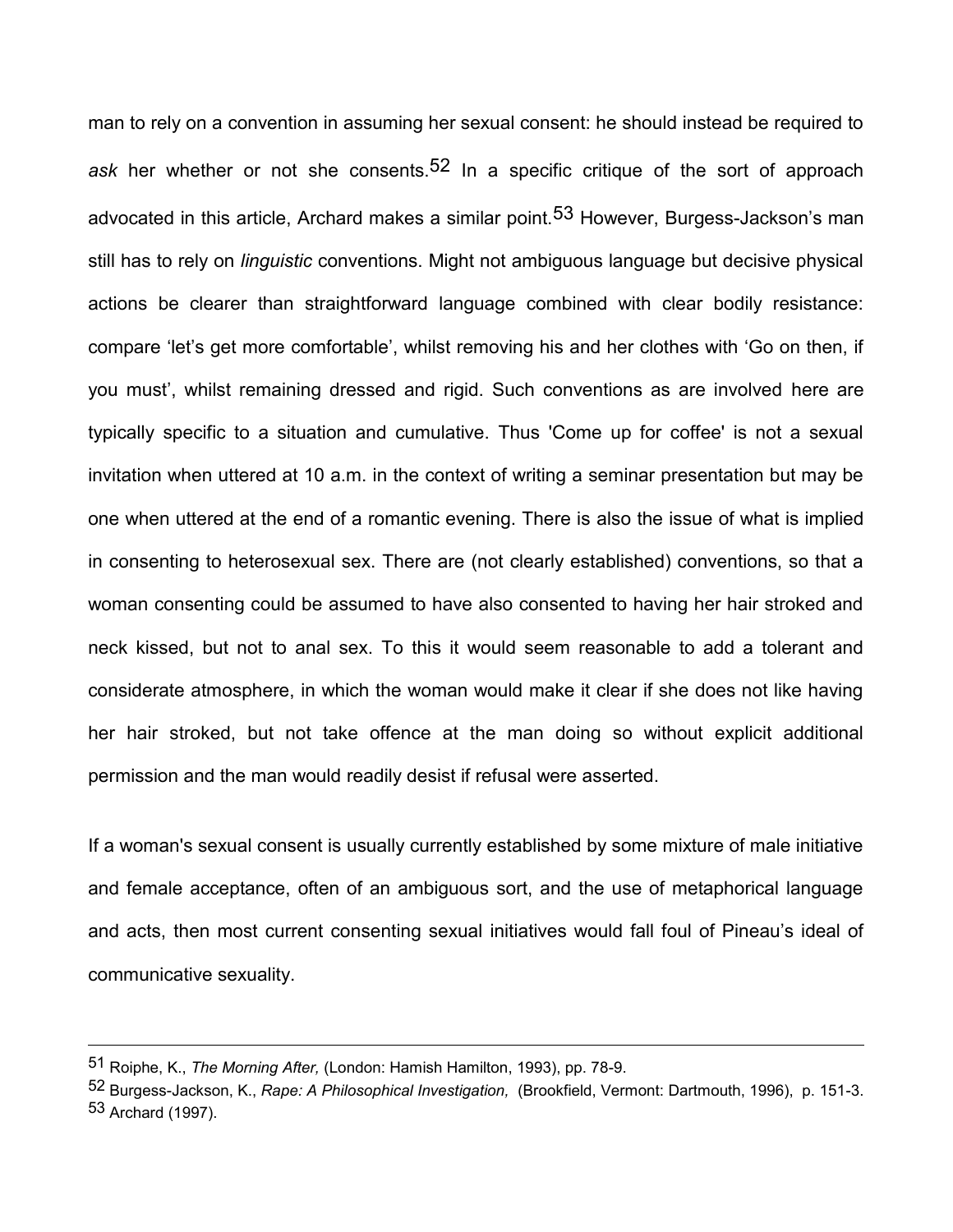In turn this raises a set of male nightmares, currently groundless but potentially serious. Supposing, the worry goes, that John from our extended John and Mary example in which Mary finally inserts her diaphragm and says 'Come here,' got accused of rape. He did not get an explicit verbal consent to each stage of escalation, but on the current ambiguous and metaphorical pattern there was every indication of consent.<sup>54</sup> Supposing the trial was held according to the criteria of communicative sexuality. Plainly he "wouldn"t have a leg to stand on", yet according to most fair-minded people the encounter would be held to be consensual.

A further step in this nightmare is that the trial might become a version of a show trial, a trial where the main issue is not the guilt or innocence of the accused but the education of the public. John would be imprisoned not for any real crime he has committed but to show all men that they must follow the rules of communicative sexuality. Pineau"s answer to this male nightmare is clear. The law would have been changed, and John should have taken notice of it and asked clear questions at each stage. However, there is quite a danger that a jury would not convict John - after all, he was only doing what most of them would have done, without any sense that they were doing something wrong (or having something wrong done to them). If John was convicted there might well be a sense that this is a law that has been disobeyed by most of the population, and that convictions under it were random rather than justified.<sup>55</sup> In other words, there is a very big stride from current practice to the use of communicative

<sup>54</sup> In O'Sullivan and Byers (1992), of sexual activities initiated by the man, direct verbal initiation took place in a quarter of cases, physical contact, suggestive movements and ambiguous verbal cues being much more common; a broadly similar pattern applies to female initiation except that a third of the women used direct verbal initiation - see p. 441.

<sup>55</sup> Cf. Turk, C. L., and Muehlenhard, C. L. 'Force versus consent in definitions of rape', paper quoted in Muehlenhard, Charlene L. et. al. (1992), "Definitions of Rape: Scientific and Political Implications", *Journal of Social Issues,* Vol. 48, No. 1, pp. 23-44.: only 28% of a sample of college students supported a definition of rape as sex without explicit verbal consent for a student code. The percentage might have gone down if they had been asked about changes to the law. (See p. 32.)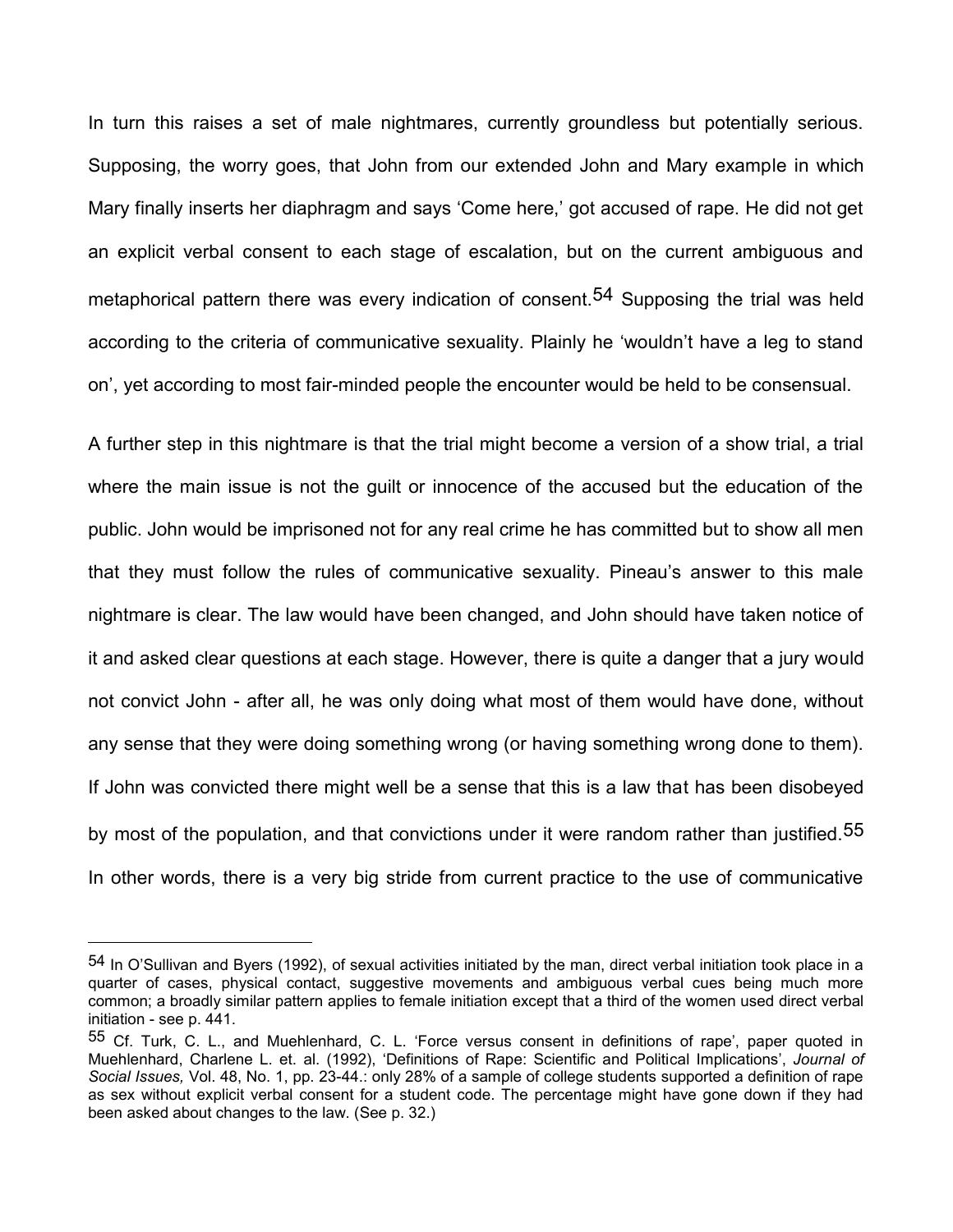sexuality as a criterion for sexual consent. This is the line taken by some of Pineau's critics: the standard used for determining consent in courts of law should be whether a reasonable person in the defendant"s position would have grounds for believing that consent had been given, and this involves paying attention to the current social customs.<sup>56</sup> This raises particular anxieties in respect of Pineau"s remarks about female provocativeness. If she simply means that women should be able to make themselves look attractive and go where they please without the accusation that they were "asking for it", that would presumably meet with common agreement. The argument that just because a woman makes herself look sexually attractive, it does not mean she wants sex with any old man without more ado is a powerful one. However, as illustrated in the extended story about John and Mary, specific and extended female provocativeness directed at one particular man shades off into what most people would recognise as consent to sex. As with pre-consenting behaviour, specific provocativeness varies from somewhat encouraging behaviour that is not remotely consent to sex through to an invitation to sex in all but name.

### **Conclusion**

 $\overline{a}$ 

The committee that wrote *Setting the Boundaries* achieved a wise compromise between the law as it stands and the more extreme ideas encapsulating communicative sexuality. Thus interpreting consent as 'free agreement' advocates discussion and communication between equals. It makes it harder to argue that words or actions that were not remotely sexual consent somehow imply it. The examples of non-consent as they stand simply codify existing case law, but could be extended. The list of statutory judicial instructions is also helpful, and debate on its contents has considerable educational potential. On the other hand, the

 $56$  See, for example, Wells (1996), p. 44, Husak and Thomas, (1992).